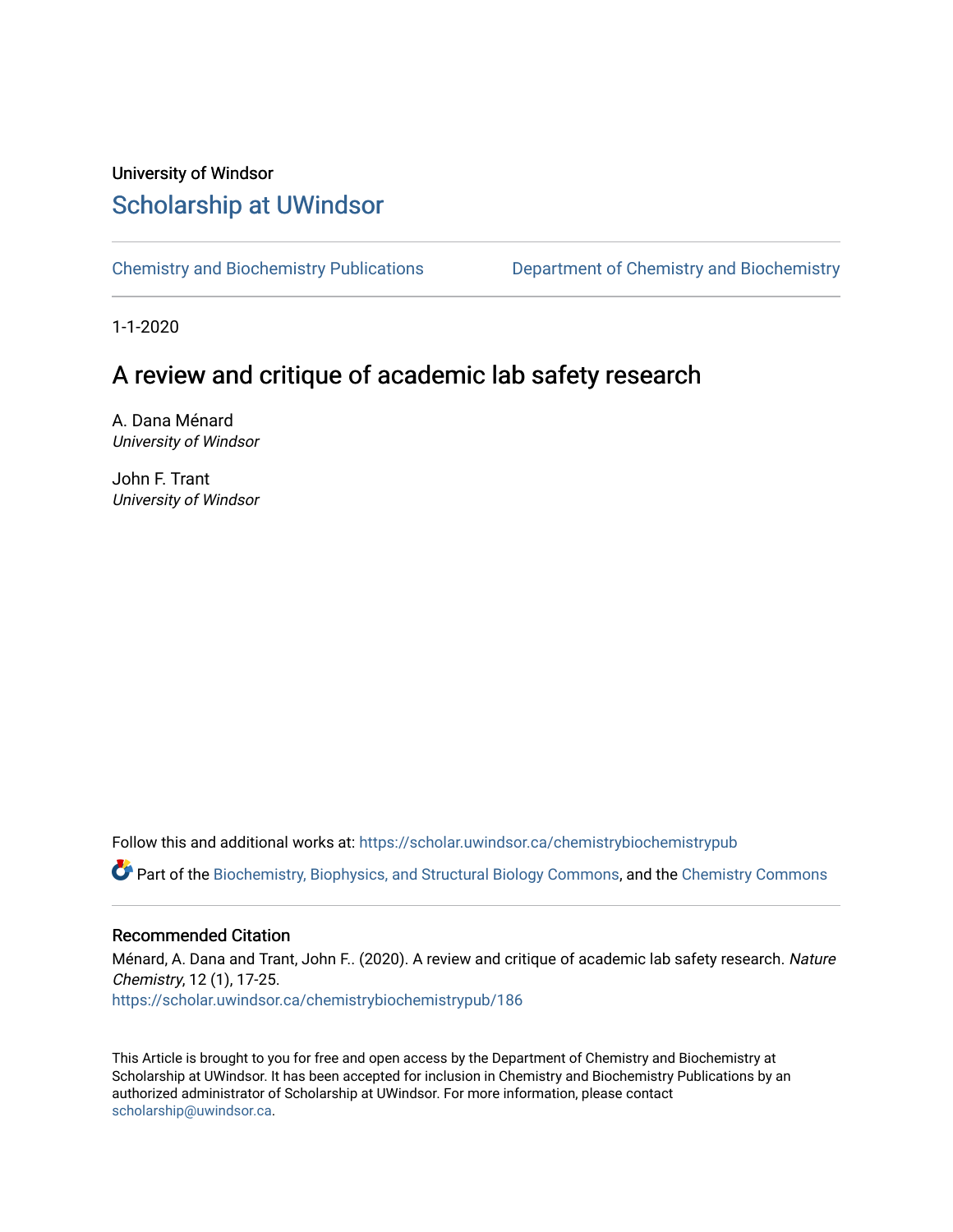#### **A review and critique of academic lab safety research**

## **A. Dana Ménard<sup>a</sup>\* and John F. Trant<sup>b</sup>\***

<sup>a</sup> Faculty of Science, University of Windsor, Windsor, ON, N9B 3P4 Canada.

<sup>b</sup> Department of Chemistry and Biochemistry, University of Windsor, Windsor, ON, N9B 3P4 Canada.

#### [admenard@uwindsor.ca](mailto:admenard@uwindsor.ca)

#### [jtrant@uwindsor.ca](mailto:jtrant@uwindsor.ca)

#### **Abstract:**

Over the past ten years, there have been several high-profile accidents in academic labs around the world resulting in significant injuries and fatalities. The aftermath of these incidents is often characterized by calls for reflection and reexamination of the academic discipline's approach to safety research and policy. However, the study of academic lab safety is still underdeveloped and necessary data about changes in safety attitudes and behaviours has not been gathered. This Review article critically examines the state of academic chemical safety research from a multifactorial stance, including research on the occurrence of lab accidents, contributors to lab accidents, the state of safety training research, and the cultural barriers to conducting safety research and implementing safer lab practices. The article concludes by delineating research questions that must be addressed to minimize future serious academic laboratory incidents as well as stressing the need for committed leadership from our research institutions.

-----------------------

On December 29, 2008, Ms Sheharbano Sangji, a research assistant in the lab of Dr Patrick Harran at UCLA, was working with a large quantity of *tert*-butyllithium when the pyrophoric chemical spilled and ignited her clothing leading to 2nd and 3rd degree burns over 40% of her body. The 23-year-old died in hospital three weeks later.<sup>[1](#page-14-0)</sup>

Contributing factors to this accident can be identified at multiple levels: the individual, the laboratory, the department, the institution and the discipline itself.<sup>[1](#page-14-0)</sup> At the time of the accident, Sangji was not wearing a lab coat<sup>[1](#page-14-0)</sup> and was not following the manufacturer's safety protocols for handling large quantities of a pyrophoric chemical (for example, the reagent bottle was not clamped and a plastic syringe was used instead of glass). [2](#page-14-1) Despite knowing that she had limited experience working independently in chemistry labs, Harran, her supervisor, stated that he had not trained Sangji in the proper handling of pyrophorics and that the necessary technical guidelines were not readily available in the lab.<sup>[1](#page-14-0)</sup> A post-doctoral researcher in the Harran group who recalled that he may have offered general guidance to Sangji about the transfer and handling of *tert*butyllithium acknowledged that he did not follow the manufacturer's safety instructions for handling this reagent and did not believe he had ever read them.<sup>[1](#page-14-0)[,3](#page-14-2)</sup>

It is not clear that a lab coat was actually ordered for Sangji by Harran or anyone else at UCLA.<sup>[1](#page-14-0)</sup> In fact, use of personal protective equipment (PPE) was not officially mandated by university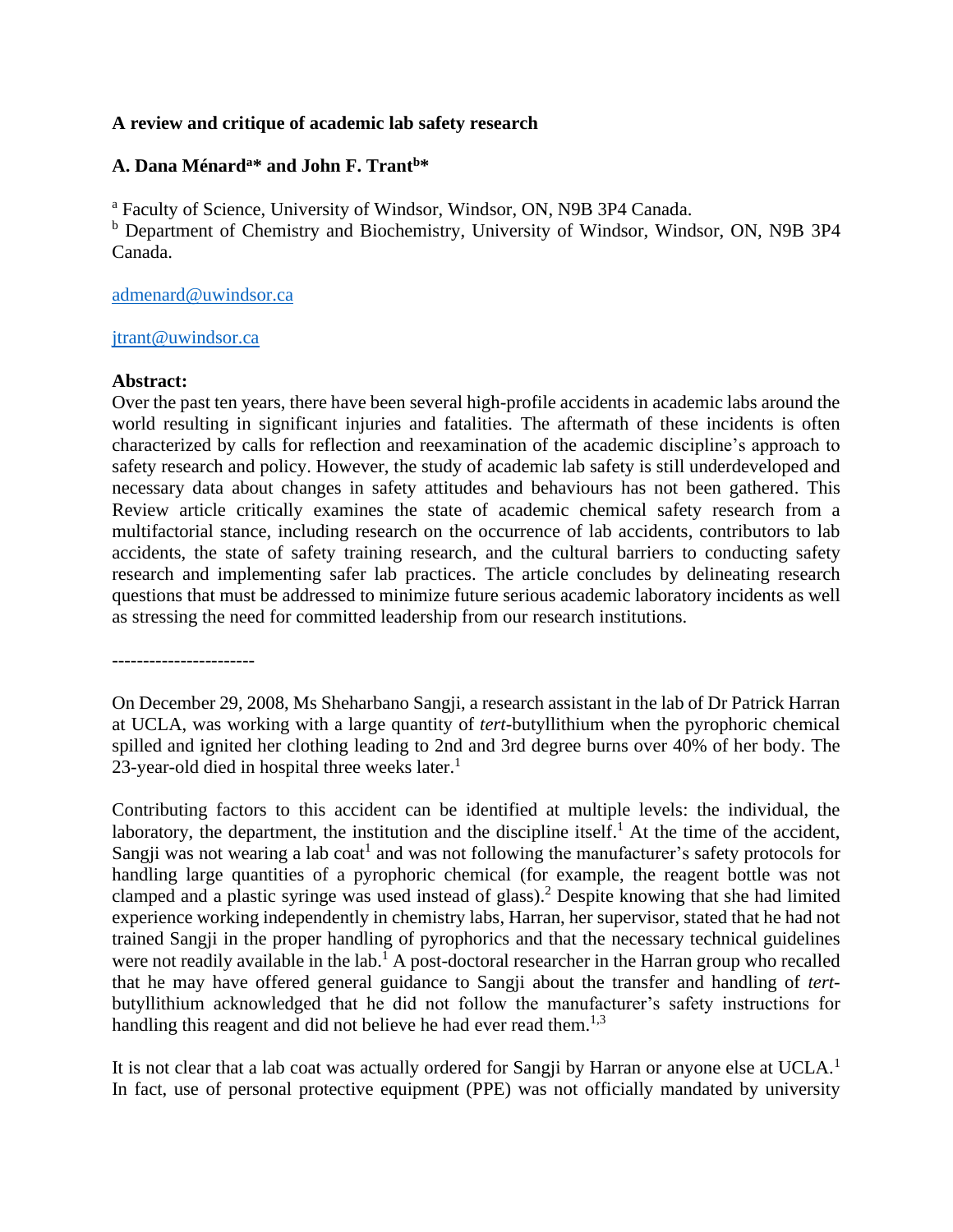policy.[1](#page-14-0) Pending completion of renovations to laboratory space on another floor, Harran had been given temporary space that was 30-40% smaller than his requirements and did not have a stockroom for storing chemicals.<sup>[1](#page-14-0)</sup> In the 14 months prior to Sangji's death, UCLA had failed to report to the California Division of Occupational Health and Safety two other similar, but nonfatal, incidents from other research groups involving burns and facial lacerations to students not wearing appropriate PPE.<sup>[1](#page-14-0)[,4](#page-14-3)[,5](#page-15-0)</sup> Although experienced researchers will criticize the technique employed for the pyrophoric chemical, an individual who has not been trained in their use cannot be faulted: in virtually all published research where *tert-*butyllithium is used, the hazards of working with this chemical are rarely spelled out.<sup>[6](#page-15-1)</sup>

In 2012, Dr Neal Langerman, former chair of the Division of Chemical Health and Safety of the American Chemical Society (ACS), described the UCLA incident as, "The most serious challenge to the practice of laboratory safety in many years. The lessons learned should result in fundamental cultural changes in the approach to research safety."<sup>[7](#page-15-2)</sup> Yet despite the occurrence of this tragedy and other serious high-profile incidents in the intervening years (for example, the death of Ms Michele Dufault at Yale University, and explosions causing significant injuries to Mr Preston Brown at Texas Tech and Dr Thea Ekins-Coward at the University of Hawaii),<sup>[8-11](#page-15-3)</sup> the field of academic lab safety has received little empirical attention, and research efforts in this area have been fragmentary.<sup>[12](#page-15-4)</sup>

In many cases, questionable research methodologies seriously undermine the reliability, validity and applicability of findings. As a result, policies and procedures around safety are developed in a reactionary, ad hoc patchwork rather than on a solid, comprehensive, empirical foundation.<sup>[13](#page-15-5)</sup> More than ten years on from Sangji's death, we can conclude that there is no evidence of sweeping, fundamental changes nor of major paradigm shifts in how academic lab safety is approached within the discipline. As this was a high-profile case, and was initially expected to be a turning point for academic lab safety, we will return to this example for illustrative purposes. However, we want to emphasize that safety is not a problem unique to the Harran laboratory or to UCLA: the failures that led to the death of Sangji are systemic and could have occurred in many research groups at many institutions. The problem is, and sadly remains, much bigger than a single case.<sup>[14](#page-15-6)</sup>

This Review aims to critically examine the current state of chemistry laboratory safety research, to discuss the barriers to conducting and implementing results of this research, and to call for a reexamination of, and a commitment to, academic chemistry's role in accident research and prevention.

## **Type and frequency of accidents in the academic setting**

All practicing chemists in academic institutions are aware of and acknowledge that lab accidents and near-misses (for example, fires, leaks, glassware implosions or explosions, spills, equipment or instrument misuse resulting in equipment failure that do not result in injury) occur regularly.[15](#page-15-7)[,16](#page-15-8) However, to the best of our knowledge, no researcher, university, regulatory body or professional organization has collated the annual incidence of academic laboratory accidents. No comprehensive dataset is currently available on the type or frequency of accidents or near-misses in academic laboratories.<sup>[5](#page-15-0)[,17](#page-15-9)</sup> Although several researchers have attempted to create accident databases,<sup>[15](#page-15-7)</sup> participation in these initiatives is voluntary meaning that these sources are incomplete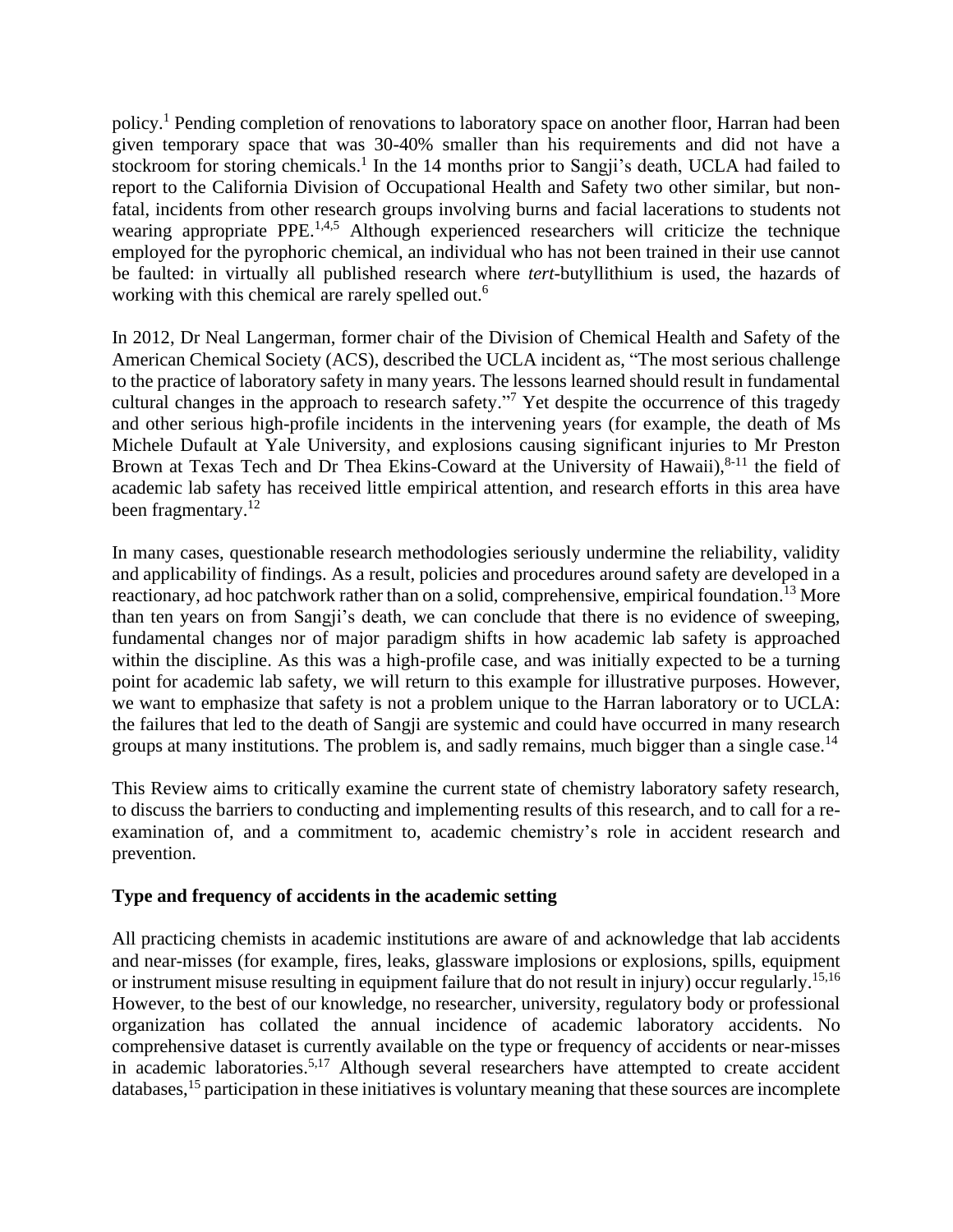and inadequate for the purposes of research and comprehensive policy development. This lack of data severely hampers any efforts to understand accidents, to take steps to prevent them, to reduce their frequency and severity or to create evidence-based safety guidelines.

It could be expected that gathering, collating and analyzing lab accident data in order to determine prevalence rate might fall under the purview of governmental regulatory agencies. However, to our knowledge, neither the Occupational Safety and Health Administration (OSHA) in the United States nor any of the 13 provincial and territorial safety boards in Canada, despite receiving accident reports and carrying out investigations, has ever compiled or analyzed this data as a whole. In addition, OSHA regulations do not apply to all universities or to all lab personnel working in a university, depending on their employment status. Since 2001, the US Chemical Safety and Hazard Investigation Board (CSB) has reported 120 academic research laboratory accidents resulting in 87 evacuations, 96 serious injuries and three deaths (Table 1).<sup>[18](#page-15-10)</sup> However, these represent only those accidents that universities have been required to report due to the severity of the consequences. Regulators may thus remain unaware of potentially major incidents or significant near-misses if no one was seriously injured.<sup>[19](#page-15-11)</sup>

There has been very little academic research into the prevalence and incidence of laboratory accidents. In the only study we could find using a proper multi-institutional epidemiological approach, Hellman, Savage and Keefe, examining 574 accidents occurring at 13 Colorado institutions between 1966 and 1984, found that 81% of accidents occurred in teaching labs, 13% in research labs and  $2\%$  in fabrication rooms.<sup>[20](#page-15-12)</sup> Most accidents occurred in entry-level chemistry lab courses or organic lab courses, and most commonly-occurred among younger individuals.<sup>[20](#page-15-12)</sup>

There have been a few, mostly small, studies focused specifically on the prevalence of research lab-related injuries. In one survey from *Nature* and UCLA of 2,400 scientists, 30% reported having witnessed a lab injury severe enough to warrant attention from a medical professional.<sup>[21](#page-15-13)</sup> A small pilot study of 56 lab personnel in Canadian chemistry and biology labs revealed that 15% of those surveyed had sustained at least one injury.<sup>[22](#page-15-14)</sup> Simmons, Matos and Simpson found that lab accidents, both in teaching and research labs, represented 18.4% of the total incidents reported at Iowa State university from 2001-2014 and that student employees were the victims in one third of injury reports. [23](#page-15-15)

Aside from the study by Hellman and colleagues, there have been few studies of injuries sustained in undergraduate teaching laboratories, perhaps because these situations are more carefully controlled and involve less dangerous reagents. However, one study of students enrolled in general chemistry and organic chemistry courses found that 12% sustained an injury, the most common ones being chemical burns, inhalation of irritating or toxic gases and cuts.<sup>[24](#page-15-16)</sup>

Although this research is incomplete, it certainly paints a troubling picture. One major issue is that research into laboratory injuries tells us nothing about the overall accident prevalence rate. 'Close calls' involving no injuries are anecdotally far more common than accidents involving injuries, but are rarely even reported unless the property damage is severe. In addition, the true accident prevalence rate is likely worse than these results suggest as there is some evidence to suggest that underreporting is a significant problem in science. Studies conducted in this area have shown that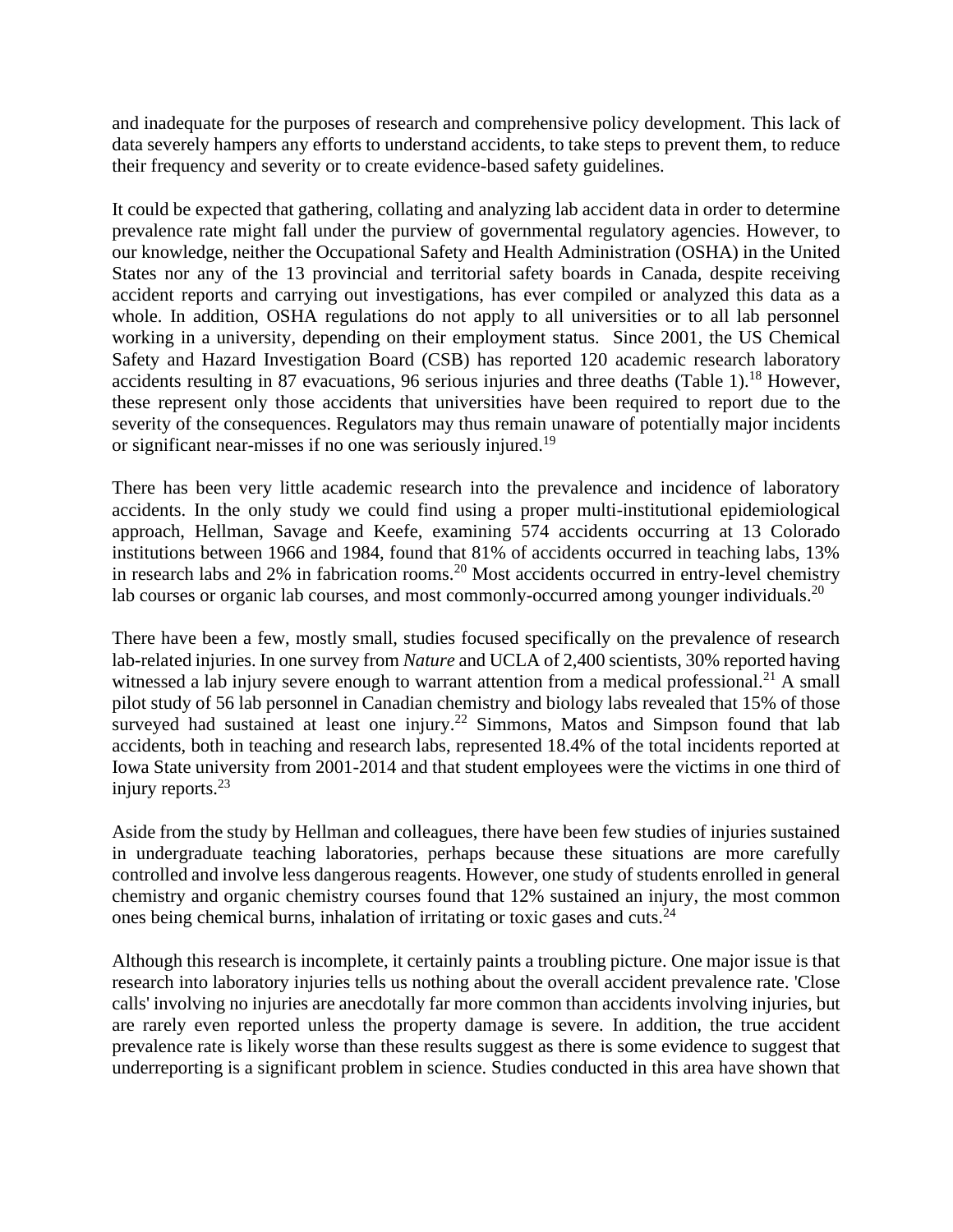25-38% of participating lab personnel have been involved in an accident or injury in the lab that was not reported to the supervisor/principal investigator  $(PI)$ .<sup>[23-25](#page-15-15)</sup>

## **Contributing factors in laboratory accidents**

Given the lack of research on the prevalence and incidence rates of academic lab accidents, it is perhaps not surprising that there is a similar lack of research on what causes lab accidents. Contributing factors to lab accidents can be conceptualized as occurring at multiple levels: risks associated with the materials or equipment being used, risks related to the skills, knowledge and choices of the research personnel doing the study, characteristics or qualities of the PI and the research lab in which the research is occurring and risk factors arising from the departmental or institutional level.

Risks associated with the materials being used have received the most attention in the laboratory health and safety literature. For example, there have been publications about specific reagents such as diazomethane, organolithiums or dimethyl dioxirane;<sup>[26-29](#page-16-0)</sup> these reports are usually presented in the context of why a new methodology is safer or more effective. Discussions on particular reagents are mostly found only in the blogosphere, $30,31$  $30,31$  or in ever-growing compendia of reagents.[32-34](#page-16-3) However, safety information about reagents is not typically required by journals in the discipline. Grabowski and Goode found that only 8% of the 726 chemistry journals they identified required safety factors to be mentioned in the manuscript.<sup>[6](#page-15-1)</sup> The authors specifically looked at mentions of 11 target compounds that are known to be hazardous (including *tert*butyllithium); these compounds were mentioned 107 times but only one article provided cautionary information.

If institutions are not providing comprehensive safety training on the use of reagents, which seems to be the case (see below), it becomes untenable for authors to assume that readers will be aware of the risks associated with particular compounds. This assumption becomes increasingly dangerous as more and more chemistry research is conducted around the world by inexperienced students and trainees. Starting in 2017, the ACS has mandated that all experimental publications provide warnings for current or new hazards or risks.<sup>[35](#page-16-4)</sup> However, this recommendation was tempered by the use of the phrase 'as appropriate', meaning that the inclusion of safety information is at the discretion of the authors and reviewers. A follow-up to the work of Grabowski and Grave would be informative as to whether the change in policy has changed the content of articles or has been enforced by the journals.

We could not find any studies anywhere that looked at how skills, knowledge, experience or attitudes of the research personnel are associated with the occurrence of lab accidents or other proxy variables (for example, near-misses). Similarly, there have been no studies investigating the occurrence and recurrence of accidents within specific departments or universities, nor has there been research looking at the role of situational factors in causing accidents, such as time of day (for example, late at night). The most complete research to date on the causes of academic lab accidents comes from the previously mentioned epidemiological study of Colorado chemistry departments for incidents occurring between 1966 and  $1984<sup>20</sup>$  $1984<sup>20</sup>$  $1984<sup>20</sup>$  Hellman, Savage and Keefe examined demographic characteristics of victims, details about research activities, type/location of injury, time of day, and time of year for 574 accidents. The value of this data to the contemporary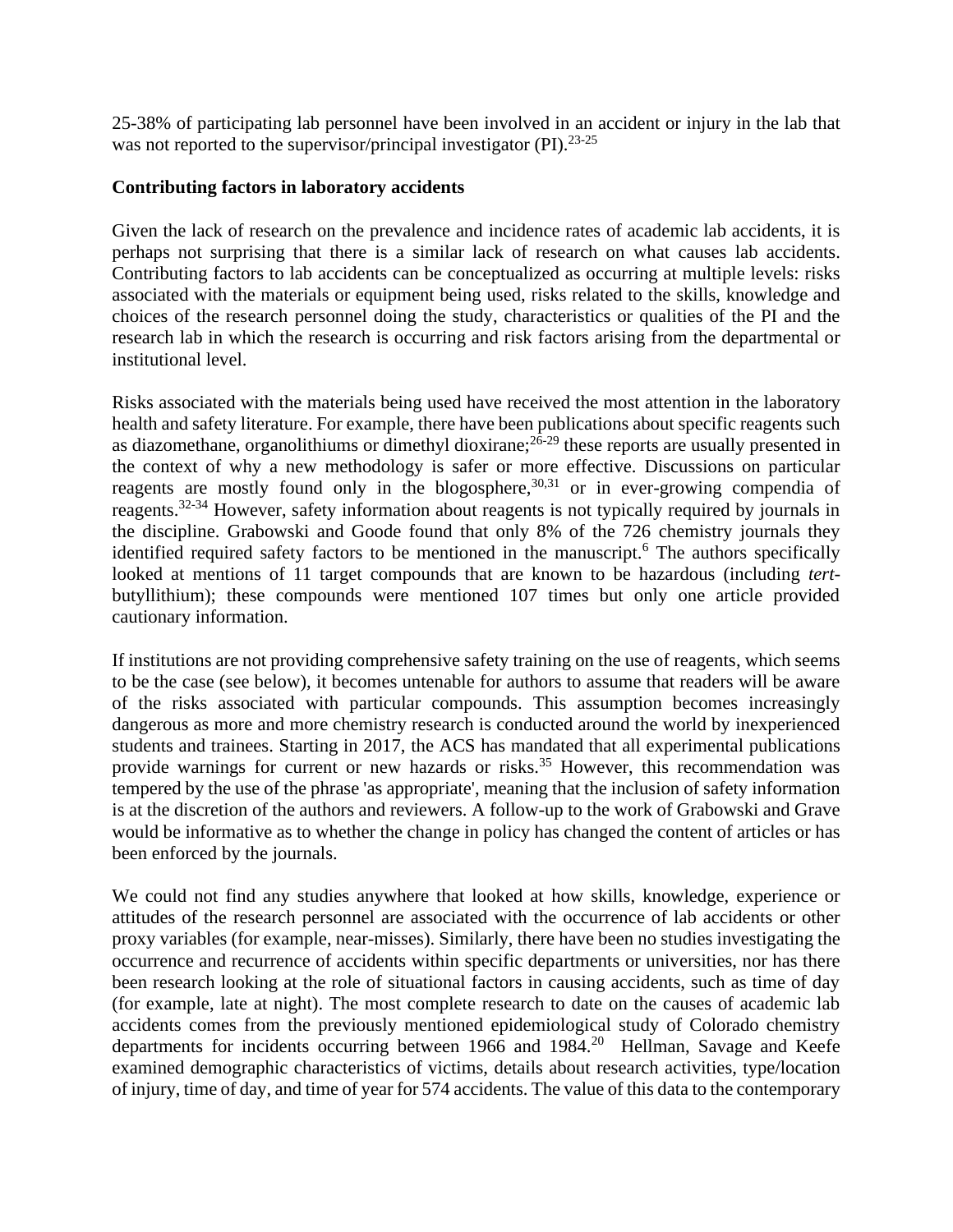research laboratory is questionable. Most incidents occurred during undergraduate teaching labs and many involved now-obsolete techniques (for example, mouth-pipetting).

There are also a number of historically-based factors that limit the current applicability of the results: the majority of accidents happened during afternoons in the academic year, likely because this was when those universities offered undergraduate labs; and most injuries were to men, primarily because a much greater proportion of the undergraduate student population at that time were men. However, the study's authors highlight the contribution of human factors to lab accidents and call for additional research, saying "Of all the variables in accident prevention, the human behavior variable, even with education, was the hardest to control."<sup>[36](#page-16-5)[,37](#page-16-6)</sup> The study has never been replicated or updated since it was published and, we note with dismay, has only been cited 7 times according to independent Web of Science, Scifinder, and Google Scholar searches conducted on April 5, 2019.

Case studies have been published in response to significant incidents and have typically resulted in the creation of reaction- and equipment-specific guidelines. For example, case studies have been published about Sangji's death,  $38$  the explosion at Texas Tech,  $11$  a gas leak at the National University of Singapore,<sup>[39](#page-16-8)</sup> the mishandling of a drum of radioactive material,<sup>[40](#page-16-9)</sup> and a sucrose-acid explosion at an unnamed university.<sup>[41](#page-16-10)</sup> These case studies often take a comprehensive look at the multifactorial contributors to the accident at the individual, laboratory and institutional levels. However, this multi-level approach is not characteristic of safety research in general nor of the implementation of safety policies in chemistry departments, though it should be. Researchers in the wider field of occupational safety have suggested that accidents are most likely to occur when multiple individual and system failures align (that is, the 'Swiss cheese' model of accidents).<sup>[42](#page-16-11)</sup>

These case studies and reagent-specific studies have not led to more comprehensive research, a deeper conversation across the academic discipline or a broader examination of accident causes despite explicit calls to do so. Fundamentally, case studies represent a collection of anecdotes<sup>[43](#page-16-12)</sup>, which may be informative and useful in specific situations and with specific materials, but represent an insufficient basis for the creation of wider evidence-based safety policies and procedures. Case studies play a valuable role in building the evidence base but they are usually intended to be the launching point for broader analysis, not the end-point as they have been to-date in the world of academic lab safety. In fact, the bulk of these publications appeared in the *Journal of Chemical Health & Safety*, which is not completely indexed in SciFinder, despite being a flagship publication associated with a division of the ACS. Such considerations make this work difficult to find even for those scientists who actively seek it.

#### **Attitudes about safety and behavioural practices**

There has been some research on the attitudes and beliefs of lab personnel regarding safety in the lab. For the most part, these studies tend to suggest that researchers have generally positive views towards the concept of lab safety and related concepts. Wu and colleagues in Taiwan assessed perceptions of safety leadership in 465 lab employees; respondents rated levels of 'safety coaching', 'safety caring' and 'safety controlling' at their institution quite highly.<sup>[44](#page-16-13)</sup> In a study of 85 staff, faculty and grad students, Steward, Wilson and Wang found generally positive attitudes about safety culture in the lab, that is, employees' perceptions, attitudes, and beliefs about risk and safety. [45](#page-16-14) A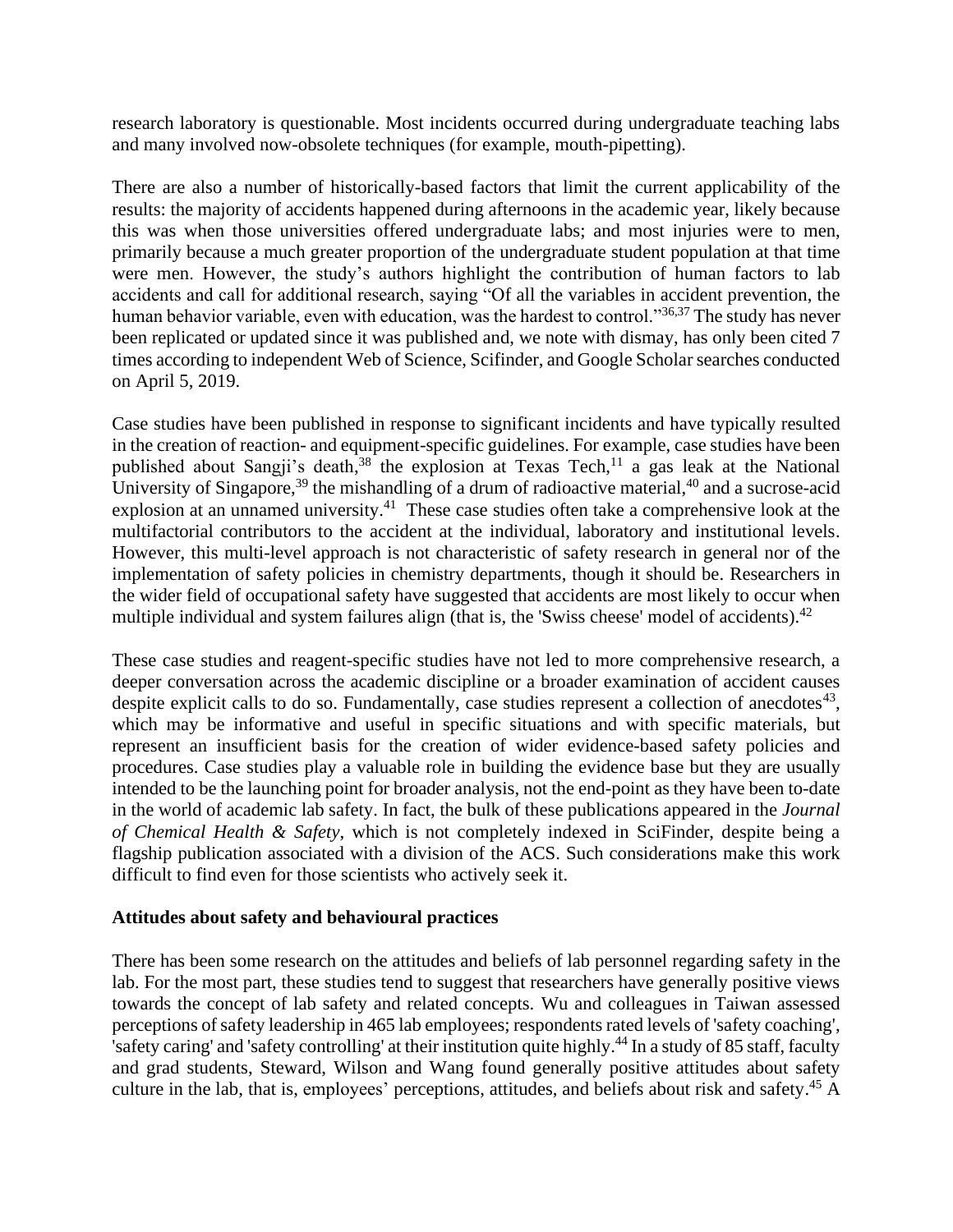large majority of participants in Ayi and Hon's study (88%) described safety as a high priority in their labs. Schröder and co-workers found that over 90% of researchers felt that their labs were a safe place to work.<sup>[46](#page-16-15)</sup> Although these studies are encouraging and potentially relevant to the occurrence of lab accidents, the role of abstract ideas such as safety culture, safety climate, safety leadership, safety coaching, and subjective feelings of safety is of limited utility without these constructs being validated against objective measures such as frequency of accidents and injuries, or even of proxy measures such as inspection violations. In other words, it is not clear if individuals who value safety and believe that their workplaces are safe actually make safe choices in their laboratory practices. To date, there has been no research on the correlations between safety attitudes and safety practices.

In contrast to these optimistic findings about safety beliefs, research results regarding behavioural safety practices are concerning. The results from several studies have suggested that researchers are disinclined to conduct safety assessments prior to conducting experiments. In Ayi and Hon's study, 27% of participants, active experimental researchers, stated that they never conducted any kind of risk assessment before performing laboratory work.<sup>[22](#page-15-14)</sup> In another study, half of respondents did not search for, or use, safety information in developing experimental procedures, yet 80% considered the existing available information adequate to support risk assessment (suggesting that participants generally thought the information to be sufficient but were disinclined to use it for other, unidentified reasons). [47](#page-16-16) In Schröder and co-workers' comparison of researchers in different settings, academic researchers were the least likely to assess risk (only 18% reported doing so) compared to industry  $(43%)$  or government  $(36%)$ .<sup>[46](#page-16-15)</sup> To be fair to academia, the low rate of risk assessment identified in this study by researchers in industry and government is also troubling.

There have also been a few studies on the use of PPE, and again, the results are difficult to interpret given that the general positive attitudes towards safety shown in these studies. In a study of undergraduates in teaching labs (arguably, the easiest cohort to observe and control), Sieloff and coauthors found that 94% of students consistently reported wearing eye protection but 65% said they never wore gloves.<sup>[24](#page-15-16)</sup> These findings are similar to those of Ayi and Hon, who found that only 40% of their participants, academic researchers, reported wearing PPE at all times when working.<sup>[22](#page-15-14)</sup> Schröder and colleagues found that researchers in academia were less likely to wear lab coats (66% consistently wore them) or eye protection (61%) than industry (87% and 83% respectively) or government employees (73% and 76%). [46](#page-16-15) Again, these numbers are a cause for concern.

From a methodological standpoint, the exclusive use of self-report data in these studies is troubling as results are likely to be inaccurate due to social desirability bias in participants' responses (that is, the tendency of respondents to answer questions in a manner that will be viewed favourably by others), $48$  a factor that has not been acknowledged or addressed in any of this research. $49$  For example, researchers know that they should be wearing PPE and may therefore intentionally or unintentionally inflate the numbers they report in studies; a more accurate estimate of PPE usage, which could be gathered through observational studies (but so far has not), may be much worse. However, without proper data, we cannot say with any certainty how the use of PPE relates to accident frequency and/or severity. It may be the case that the semblance of protection can encourage riskier behaviour. For example, research has shown that the use of bicycle helmets is correlated with increased risk of accident,<sup>[50](#page-17-0)</sup> consumers tend to make higher-calorie choices when provided with calorie counts at restaurants<sup>[51](#page-17-1)</sup> and beachgoers often choose to swim outside of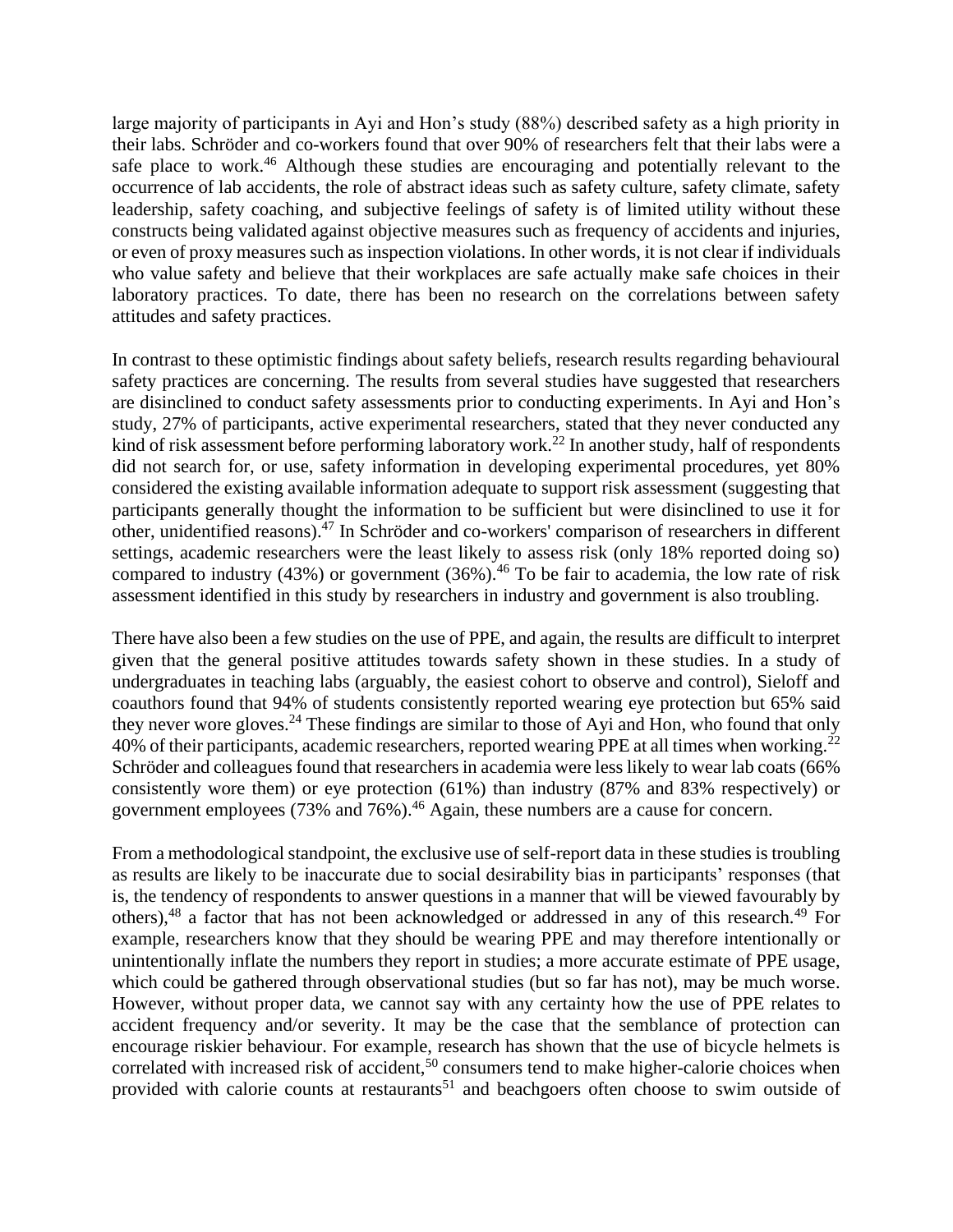designated safe areas on beaches.<sup>[52](#page-17-2)</sup> The use of PPE might encourage researchers to take more or greater risks and therefore increase the rate or severity of lab accidents. These are the types of questions that should be addressed by researchers of academic lab safety.

Commentators on academic lab safety have noted the role of human factors and commented on their importance in safety behaviours.<sup>[53](#page-17-3)</sup> Some have even labelled the cognitive biases at play in safety issues or made safety recommendations based on psychological principles of habit development.<sup>[54](#page-17-4)</sup> Hendershot expressed concern at researchers' tendencies to believe that activities must be safe if they are done routinely and nothing has gone wrong, thus ignoring the base rates of accidents.[37](#page-16-6) He cautioned, "Our personal experience in a few thousand work hours is not statistically relevant when actual performance of the process industries is in the range of a few fatalities in hundreds of millions of exposure hours." Human factors have frequently been cited in the write-ups of incident case studies. For example, Schmidt mentioned the bystander effect (that is, the tendency of individuals to offload responsibility for intervening in a critical situation when others are present<sup>[55](#page-17-5)</sup>) in describing the circumstances that led to a gas leak at a research institute in Singapore.<sup>[39](#page-16-8)</sup> The results from several studies suggest that many research personnel see the level of risk in their laboratories as low. For example, 59% of participants in Ayi and Hon's study thought that the level of risk associated with their work was low or very low.[22](#page-15-14) It would also appear that decision-making with regards to PPE is heavily based on respondents' own assessment of risk: at higher levels of (self-assessed) risk, respondents in Schröder's study said they were more likely to don the appropriate PPE.

Given the likely impact of individual biases, ensuring perfect access to information and training (for example, Bretherick's handbook, ACS guidelines, departmental policies, laboratory policies) and making equipment available is not likely to change outcomes without a better understanding of the psychology of safety decision-making.<sup>[47](#page-16-16)[,56](#page-17-6)</sup> These resources are currently available to many researchers and are not being used. Behavioural data must be collected to inform new practices in training. The relationship between perception of risk and safety attitudes and behaviour needs to be studied and addressed. However, to date, the champions for safety have been natural scientists and engineers whose research expertise is not in social science methodology and who may be unfamiliar with important and relevant psychological constructs (such as social desirability in responding). The studies examined for this Review article, as noted throughout, suffer from flaws that compromise the validity, reliability and generalizability of their findings where policy is concerned.

More often than not, the consideration of human factors has tended to centre on blaming victims for their behaviours that led to or aggravated an accident, exemplified in the case of Sangji<sup>[57](#page-17-7)</sup>. Though many write-ups focused on the fact that she did not think to use the lab shower when her shirt caught fire, in fact, neither of the two postdocs who assisted her in the aftermath of the incident thought to do so either;<sup>[1](#page-14-0)</sup> the tendency of individuals to respond inappropriately in the face of a medical emergency is a well-documented phenomenon but this has not been accounted for in the development of laboratory safety policies.<sup>[58,](#page-17-8)[59](#page-17-9)</sup> Or, as Hill and Finster put it, "It's easy to blame the individual and not consider why the person acted in this way." $60$  This attitude seems to be widespread across the profession. In their study of the contributing factors to lab accidents, Hellman and co-workers interviewed chemistry educators, who reported that most accidents happen because students are careless and do not listen to instructions.<sup>[20](#page-15-12)</sup> The tendency towards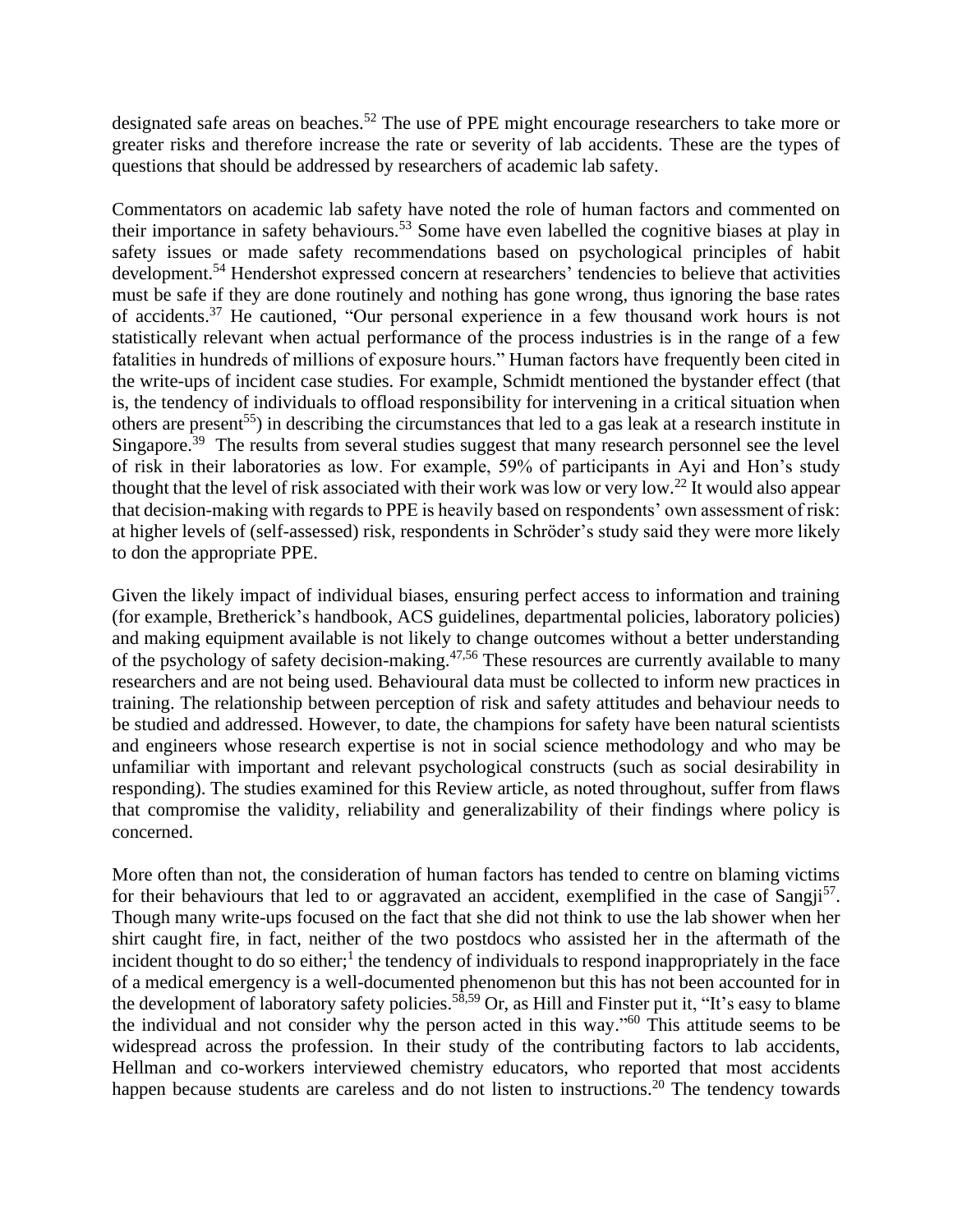victim-blaming has often led to a perception of post-incident investigations as punitive rather than learning experiences,<sup>[40](#page-16-9)</sup> thus increasing negative attitudes towards safety policies and procedures, poisoning the attitudes of generations of students, and increasing the under-reporting rate.

### **Safety training research**

Attitudes and beliefs about lab safety may be shaped as early as during undergraduate study, or even earlier,<sup>[61](#page-17-11)</sup> and there have been numerous calls for safety training to be incorporated into the undergraduate curriculum in a more meaningful way.<sup>[13,](#page-15-5)[62-64](#page-17-12)</sup> Consequently, there is slightly more research on safety training for undergraduate students enrolled in teaching labs compared to research labs. [62,](#page-17-12)[65-75](#page-17-13)

Several studies have looked at program-wide safety initiatives that incorporated a variety of strategies. Many of these published studies have been done at small primarily undergraduate institutions (PUIs) rather than at large research-focused schools, although there are a few notable exceptions.<sup>[15,](#page-15-7)[74,](#page-18-0)[76,](#page-18-1)[77](#page-18-2)</sup> Common elements to these programs include handouts, didactics, the creation of safety databases, self-study programs, laboratory exams and quizzes, use of safety contracts and the creation of safety-focused courses at some universities.<sup>[64,](#page-17-14)[66-68](#page-17-15)[,74](#page-18-0)[,78](#page-18-3)</sup> Other researchers have looked at the use of more specific strategies for enhancing safety, including safety planning documents,<sup>[79](#page-18-4)</sup> black lights to demonstrate issues of lab cleanliness,<sup>[72](#page-18-5)</sup> scavenger hunts as a training strategy,<sup>[65](#page-17-13)</sup> student safety teams,<sup>[73](#page-18-6)</sup> and personalized safety videos.<sup>[69](#page-17-16)</sup> Others have made comparisons between online and in-person safety training programs.<sup>[62](#page-17-12)</sup> Shariff and Norazahar had students report on their peers' safety behaviours and found a reduction in all of the issues researchers identified (for example, use of PPE, keeping work spaces clean, horseplay) over the study time period,  $80$  with the exception of cell phone use.

Research on the safety beliefs and practices of undergraduate students is important. Our concern is that many undergraduates quickly learn to see safety training as an institutionally-mandated hassle. The risks are often minimal by design, and the information is provided out of context and can appear to be overly restrictive and possibly silly. This negative attitude towards lab safety may be of little consequence in undergraduate teaching labs that are carefully controlled and involve few hazardous reagents. However, should these students continue on to graduate school and further work in academic research labs, a casual disregard towards safety may be a much greater liability when they are working with more dangerous reagents and processes. First impressions are extremely important and can cement attitudes and approaches early.

Unfortunately, much of the existing research on safety training in undergraduates is of questionable validity with regards to evidence-based policy-making on a wider scale or outside of the setting in which the data was gathered. These studies rarely include control groups or randomization to the intervention to ensure that observed changes are due to the program alone and not to other factors. Studies also typically examine the combined effect of several initiatives simultaneously making it impossible, if there is any measurable change, to disentangle the causative contribution of the interventions. These studies generally do not include pre-and postmeasures to assess the efficacy of the program. Because they lack this behavioural follow-up, it is unclear which safety training interventions lead to increased knowledge, better retention, increased compliance with safety rules, a decreased rate of incidents or better results in laboratory safety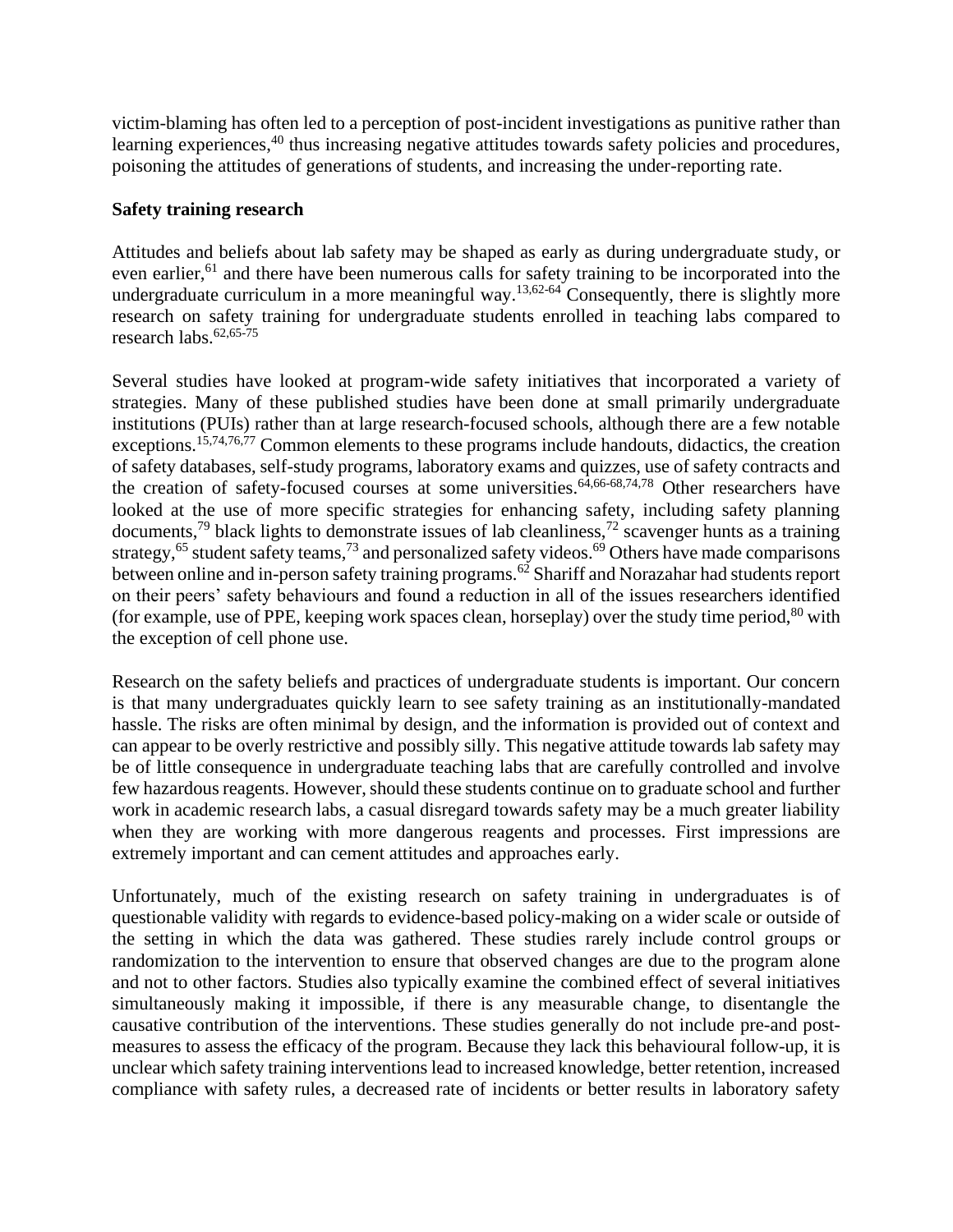inspections. The one study that did look at the effects of specific intervention sessions found increases in (self-reported) safety knowledge, safety perception and safety attitude, but crucially, no corresponding increase in safety behaviour.<sup>[71](#page-17-17)</sup>

The safety programs are usually implemented only at one institution, meaning that it is unclear whether these initiatives would be feasible or applicable elsewhere, and the research is conducted by those who established the safety protocols, making results susceptible to bias. Our intention in critiquing the methodology of these studies is not to throw the metaphorical baby out with the bathwater. The efforts of these researchers who have taken time out of their primary research program to investigate these issues are laudable, and we would not expect professors whose primary expertise is in the natural sciences to have a detailed knowledge of psychological or pedagogical research methods. Our point is rather that collaboration with social scientists may be the key to building and improving on this area of the research literature and that methodological errors can be readily addressed in the study design with no more effort on the part of the researchers. At the same time, social scientists, who are not experts in the materials and processes employed in the laboratory setting, need to work with the natural scientists to design the studies and the interventions. This research, by its very nature, requires an interdisciplinary approach.

There have been far fewer studies about implementing safety improvements in academic research labs. Some papers have been published on how to perform safety investigations, $81$  how to learn from close-calls,  $82,83$  $82,83$  and how to design hazard-analysis systems  $84$  all indicating that these basic practices are not universally implemented. Others have reported on risk reduction strategies including systematic approaches to safety management and risk assessment,<sup>[84](#page-18-11)</sup> the use of facility login software,<sup>[85](#page-18-12)</sup> the creation of a chemical safety library,<sup>[86](#page-18-13)</sup> and the creation of a website designed to share safety information and accident findings.<sup>[15](#page-15-7)</sup> A collaboration between the University of Minnesota and Dow Chemical Company resulted in a safety initiative that included regular lab tours with reports to PIs and Laboratory Safety Officers (LSOs), the use of posters advertising PPE usage and Standard Operating Procedure-compliance, regular communication of safety updates via e-mails and website updates, a 'cleanup' week and training regimen for LSOs.<sup>[77](#page-18-2)</sup> Staehle and colleagues studied the implementation of behavioural strategies in a research lab, including twicedaily inspections by lab members, the use of discussions and quizzes during lab meetings and the use of an overnight reaction form.<sup>[76](#page-18-1)</sup> Huising and Silbey described the 5-year implementation of a comprehensive management system involving lab inspection teams, the registration of PIs' labs on a database and completion of safety training courses.<sup>[36](#page-16-5)</sup> Other publications on safety training have looked at how to train staff,  $57$  including custodial and maintenance workers who work in laboratories.<sup>[87](#page-18-14)</sup>

Again, the same methodological issues that plague research on undergraduate safety programs are also true for academic research labs (for example, lack of control groups and randomization to interventions, inclusion of several interventions at once, no measurement of objective data such as accident frequency or inspection violations) and make interpretation and generalizability of results questionable. We have not been able to locate any studies or articles investigating how PIs train their research personnel, or on how PIs report that they themselves were trained. This lack of research with regards to safety training in academic settings means that in most instances, safety training is a product of institutional memory, anecdotes and, as James Gibson from the Office of Environment, Health, and Safety at UCLA put it, the 'application and misapplication of common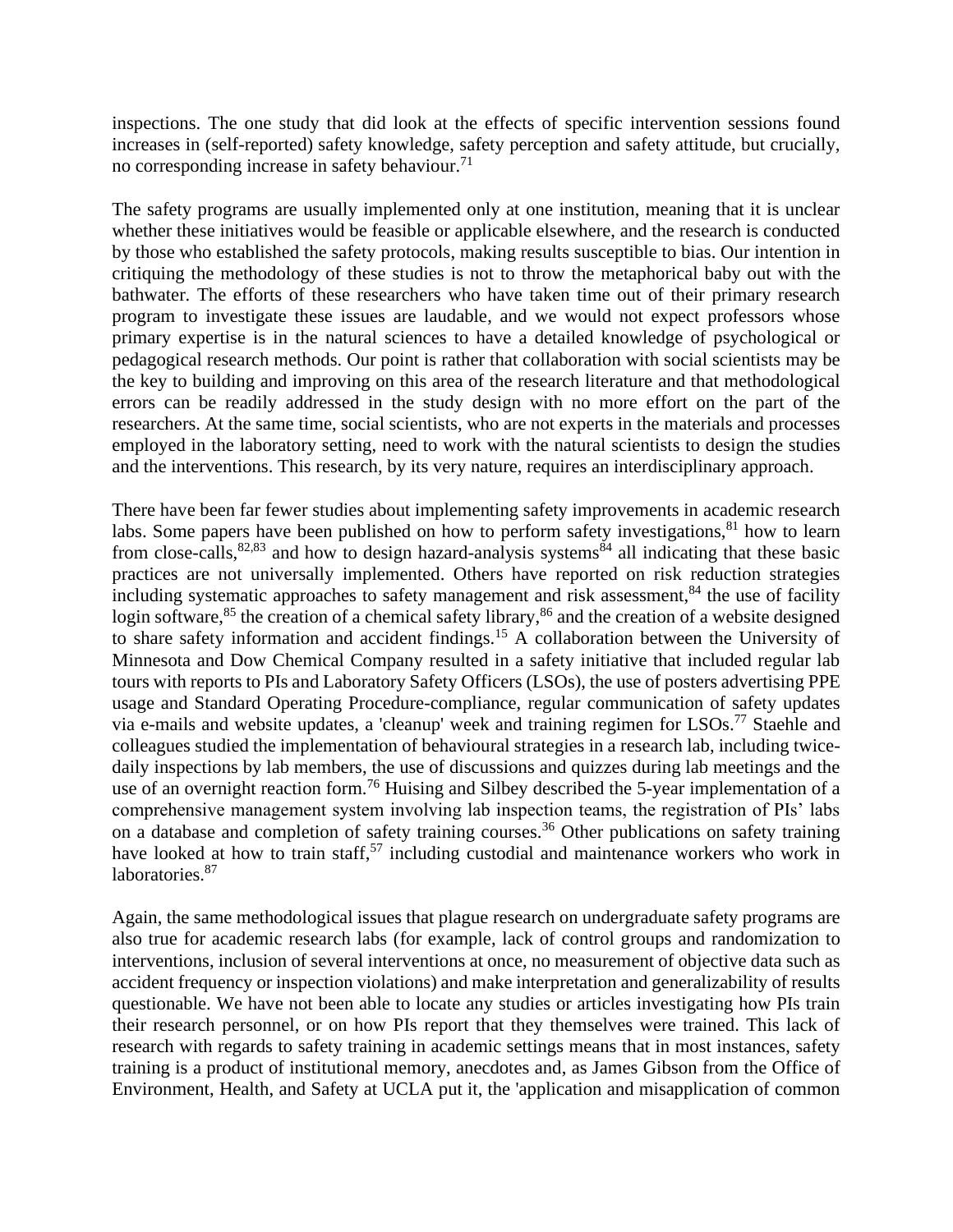sense' rather than guided by a standard evidence base.<sup>[88](#page-18-15)</sup> Throughout the investigative report on Sangji's death at UCLA, it was clear that training was largely conducted through informal interactions and the passing along of knowledge. Although this is an essential component of training and knowledge, it should supplement rather than replace the use of formal training, institutional and laboratory-specific SOPs, protocols and information from manufacturers, professional societies and compendia of reagents. This informal approach to training is particularly troubling because the knowledge being passed down may not conform to best practices, as was clear from the report on Sangji's death.<sup>[1](#page-14-0)</sup>

A few studies have been done about perceptions around safety training by academic researchers. In a survey of 2,400 researchers led by *Nature* and UCLA, 60% of respondents reported having received safety training on specific hazards or reagents.<sup>[21](#page-15-13)</sup> Schröder and co-authors found that 70% of researchers in academic settings received safety training, but only 26% were trained within 30 days of starting experiments (the average length of the gap between starting work and receiving appropriate training was not reported but is certainly worrying).<sup>[46](#page-16-15)</sup> This training was usually conducted by Environmental Health and Safety Officers, with only 35% of participants saying that they had had additional training from their PI. In a smaller study of 85 participants,  $22\frac{47}{%}$  $22\frac{47}{%}$  of participants did not know how often safety inspections were performed in their labs, 35% did not have access to data or records regarding their lab's safety and whether or not it complied with legislated requirements and 9% did not know how to handle an emergency such as a fire or a spill. Again, an additional concern here is that these results reflect the self-perception of participants that they could handle a fire or spill, not an objective evaluation of their capacity to do so. Another study found that 25% of researchers had not been trained in the specific hazard with which they worked.<sup>[46](#page-16-15)</sup> One study showed that only 10% of students, post-doctoral fellows, faculty and staff felt that their safety training had prepared them to assist others and to intervene when others engaged in unsafe behaviours.<sup>[77](#page-18-2)</sup>

Research on safety training, or lack thereof, stands in stark contrast to findings suggesting that many researchers feel their lab is a safe environment. Although anywhere from 15-30% of researchers report having been involved in an accident or having sustained an injury, and that a large percentage also say that they have not received adequate or timely safety training, most studies have shown that researchers report feeling safe in their labs, perceive the risk level in their laboratories as low and describe their institution as having a good safety culture. What are we to make of this discrepancy between objective injury data and subjective feelings of safety? Our interpretation is that risky practices and a cavalier attitude toward safety are so normalized within academia that the low standards in the field are not troubling or even apparent to those on the inside.

#### **Barriers to safety research**

Researchers repeatedly state that laboratory safety is important, but knowledge about laboratory safety has not improved over the past decades.<sup>[22](#page-15-14)</sup> Faculty attitudes appear to be one of the main barriers to change, dating back to the establishment of the first modern academic labs in 1840s. According to Kekulé, in the 1840s, Liebig welcomed him into his lab as a graduate student by saying: "If you want to become a chemist…you have to ruin your health. Who does not ruin his health by his studies, nowadays will not get anywhere in Chemistry."<sup>[89](#page-18-16)</sup> The belief that injuries,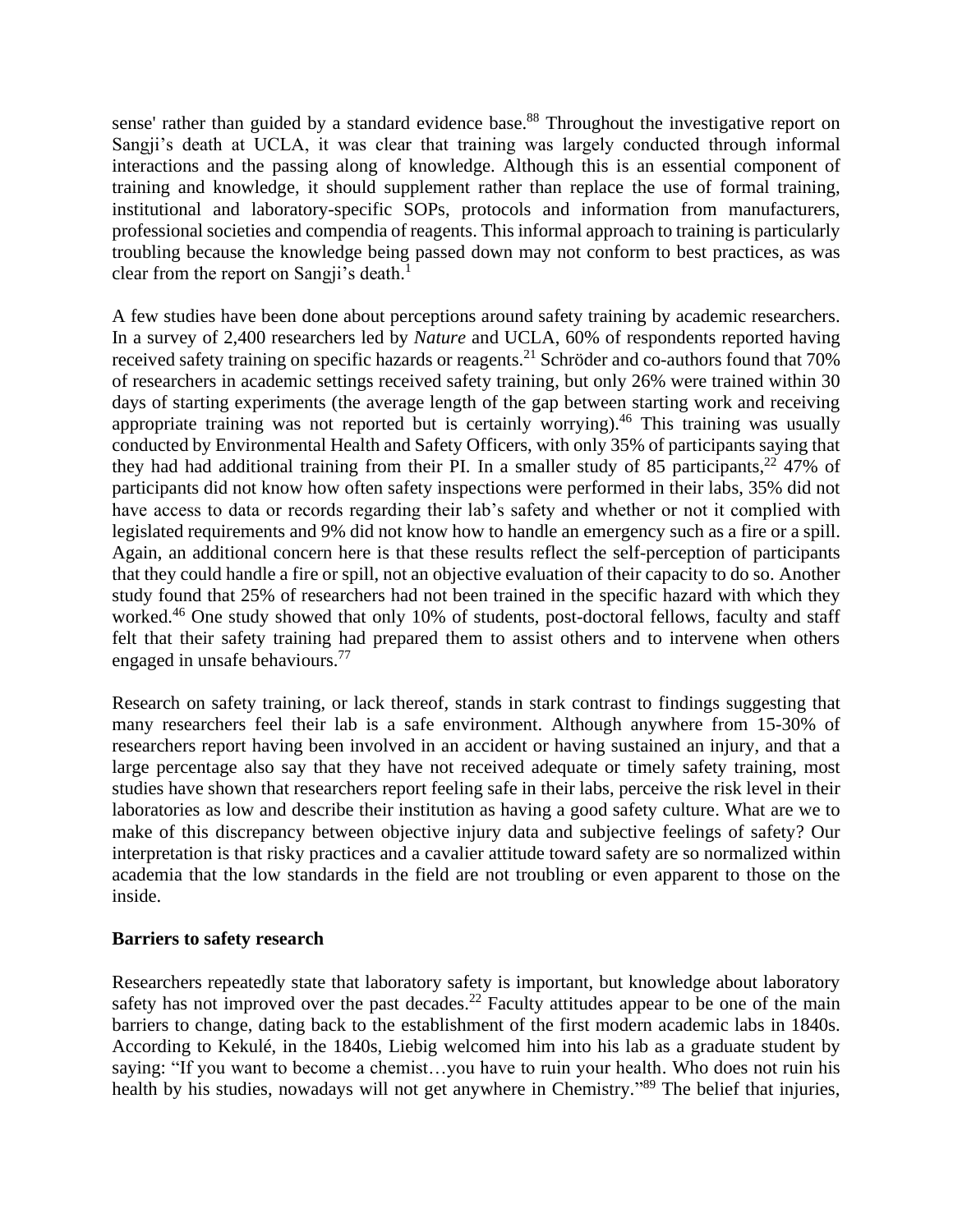accidents and near-misses are 'just part of the job' remains common and current across the profession.<sup>[20](#page-15-12)[,21](#page-15-13)[,90](#page-18-17)[,91](#page-18-18)</sup> Scherz commented on the element of rebel as scientific hero portrayed in the autobiographies of some prominent molecular biologists.<sup>[92](#page-18-19)</sup> This attitude towards risk has some corroboration in the research. In a series of interviews conducted with chemistry educators, participants reported that minor accidents were of no importance.<sup>[20](#page-15-12)</sup> The idea of working alone in the lab at all hours of the day, every day of the year is still considered by some academic supervisors to be a positive and desirable attitude in trainees.<sup>[19](#page-15-11)</sup> (Note: Sangji's accident occurred on December 29, during the winter holiday break).

Many commentators have remarked that the most important barrier to the initiation and implementation of comprehensive safety programming is the attitudes of PIs. [16,](#page-15-8)[37,](#page-16-6)[93-97](#page-18-20) In the *Nature***/**UCLA survey of 2,400 researchers, the most commonly-identified barriers to improving lab safety included 'time and hassle', apathy, lack of understanding of safety requirements, lack of leadership, and a focus on regulatory compliance.<sup>[21](#page-15-13)</sup> Other faculty members have cited a lack of knowledge, a lack of funding and disagreements about safety policies as reasons for non-adherence to mandatory policies.<sup>[90](#page-18-17)</sup> In one study of lab personnel, barriers to safety improvements included time and hassle factors, apathy, inadequate training and competing priorities.<sup>[22](#page-15-14)</sup> The issue of 'academic freedom' is often raised as an objection to safety practices. One study found that 15% of researchers believed that safety regulations interfered with productivity, and 23% believed that they impeded the scientific discovery process.[46](#page-16-15)

The community has made definite efforts to improve policy in the past 10 years. This includes the ACS's adoption of safety as a core value, a mandate that safety information be included in journal articles as appropriate, the appointment of a manager of safety services and an effort to improve safety education across the educational spectrum. This is laudable, but it is unclear whether these efforts are making an objective difference. Many of the studies we have cited throughout this article regarding safety behaviour are all recent and refer to post-UCLA incident practice. Despite efforts from the ACS and other bodies, it is unclear whether this change in attitude is being integrated into the practice of academic chemical research, especially when one considers the high levels of resistance to safety measures observed by Schröder and colleagues in 2016.<sup>[46](#page-16-15)</sup>

Seemingly negative attitudes towards safety practice may be due to a perception by many scientists that workplace inspections are focused more on procedures and regulatory compliance than with a true concern for laboratory safety. [46](#page-16-15)[,60,](#page-17-10)[79](#page-18-4)[,88](#page-18-15) As Kapin pointed out, "health and safety programs for laboratories are typically oriented around specific regulatory requirements, even though hazards in laboratories seldom respect these boundaries.<sup>[79](#page-18-4)</sup> $\cdot$  Possibly one of the major issues may be the perception of EHS officers as academic 'interlopers',[92](#page-18-19) who are not seen by researchers as having the practical experience necessary to elicit compliance with their recommendations. EHS officers working at UCLA at the time of Sangji's accident reported that they were aware of inconsistent use of PPE in research labs but had no power to impose sanctions or address non-compliance.<sup>[1](#page-14-0)</sup>

Simply put, the academic discipline does not prioritize safety. Following the UCLA incident, Langerman made a number of recommendations for how safety issues could be addressed by students, faculty, laboratory staff, environmental health and safety officers, funding agencies, professional societies and the ACS.<sup>[98](#page-19-0)</sup> His growing exasperation over time was obvious to readers,<sup>[7,](#page-15-2)[98,](#page-19-0)[99](#page-19-1)</sup> and he recommended ensuring the compliance of recalcitrant PIs by taking accident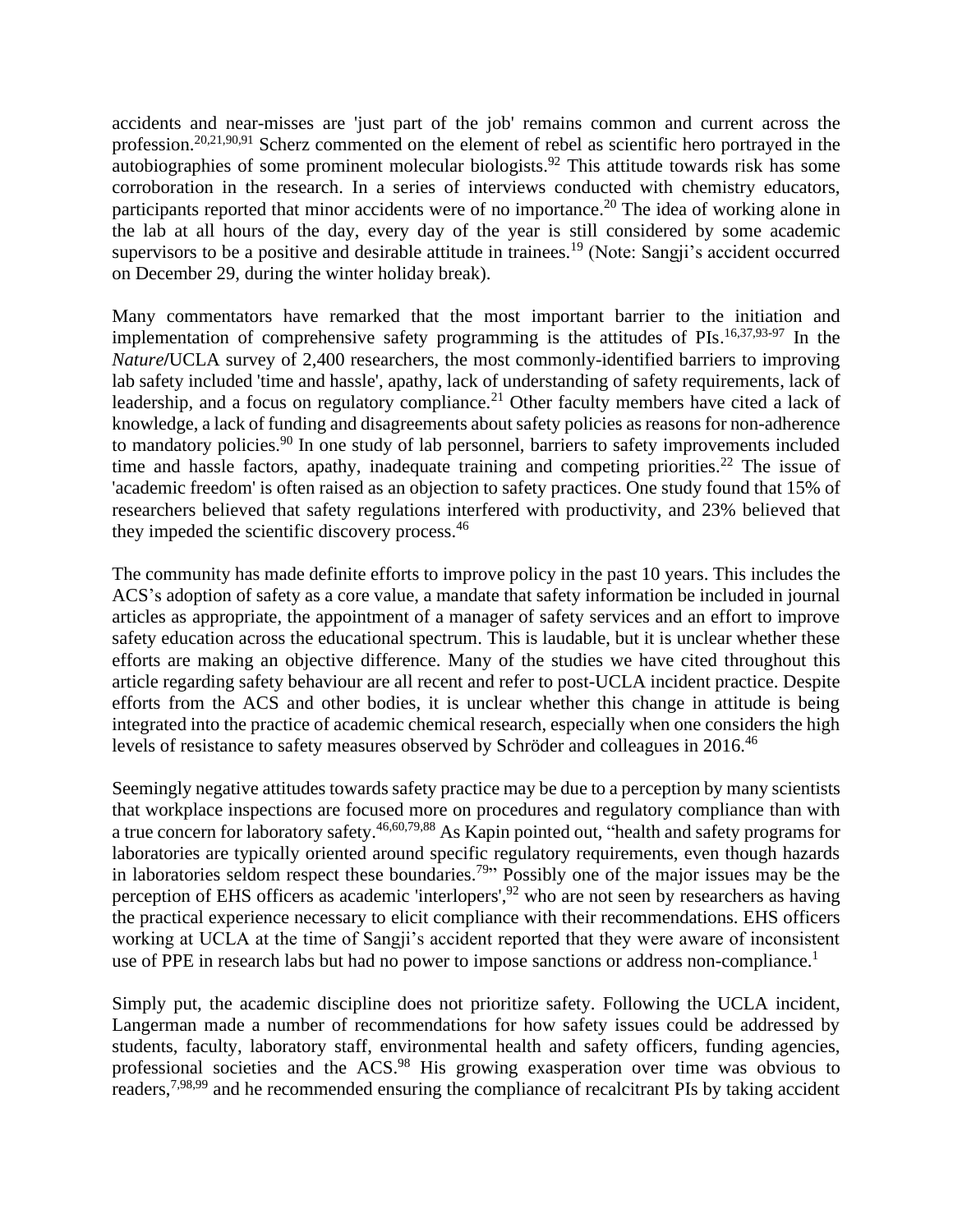reports, laboratory investigations, and safety policy compliance into account for promotion and tenure and the allocation of departmental resources. He also suggested that grant funding and prizes should be denied to PIs with poor safety records. Although these ideas have been taken up by other commentators,  $92$  so far these recommendations have not been implemented. We are not aware of any PIs who have been terminated or denied funding because of a poor safety record, so these policy recommendations have not appeared to have any influence to date.

## **A call for action**

The state of academic safety research is unconscionable and cannot be allowed to continue. Data is required to develop evidence-based policies to address each of the issues we have raised in this article. Currently, there is no central database or organization responsible or funded to collect and analyze the annual number and characteristics of accidents in academic research labs. Data is needed not only on the headline-grabbing accidents that result in fatalities or hospitalizations, but on any close-calls, regardless of the occurrence of injury or significant property damage as the differences between near-misses and major catastrophes may be primarily due to good luck rather than good management. We need to know how big of a problem underreporting of accidents is and what factors are associated with underreporting. Data of this type would enable the identification of variables associated with accident frequency and severity and would help to determine the most appropriate countermeasures.

We need more information about the causes of academic lab accidents. We need to know how, where, when and to whom accidents happen. We need to know what contributes to accidents at the level of the individual, the lab, the department and the institution. We need to know the impact of these accidents on the victim, their friends and family members, their labmates, fellow students, faculty and staff, and the wider academic culture and institutional community. Do students drop out? Do they change their career plans? Are there mental-health repercussions for students, labmates, faculty members, staff members or other members of the university and research community? Is the climate different in universities where there have been multiple incidents? We have none of this information.

We need to delve further into attitudes and beliefs about safety. We need to know how these are correlated with demographic variables, training and lab experiences. We need to know how safety attitudes develop and how and when to intervene such that students view safety as a fundamental priority within science rather than a hassle. We need to know how beliefs and attitudes relate to behavioural practices with regards to PPE usage and risk assessment and how best to address discrepancies to keep personnel safe.

We need more research into safety training. There are two key domains of inquiry here. The first focuses on process: How is training currently done at different institutions? Are there more effective strategies for conveying the content? How should comprehension be evaluated? Under what circumstances is information retained? The second focuses on content: What should the content include? How should new situations be evaluated for safety? Most importantly, both strands of the research need to converge on the most important question: how do training interventions correlate with frequency and severity of accidents in labs?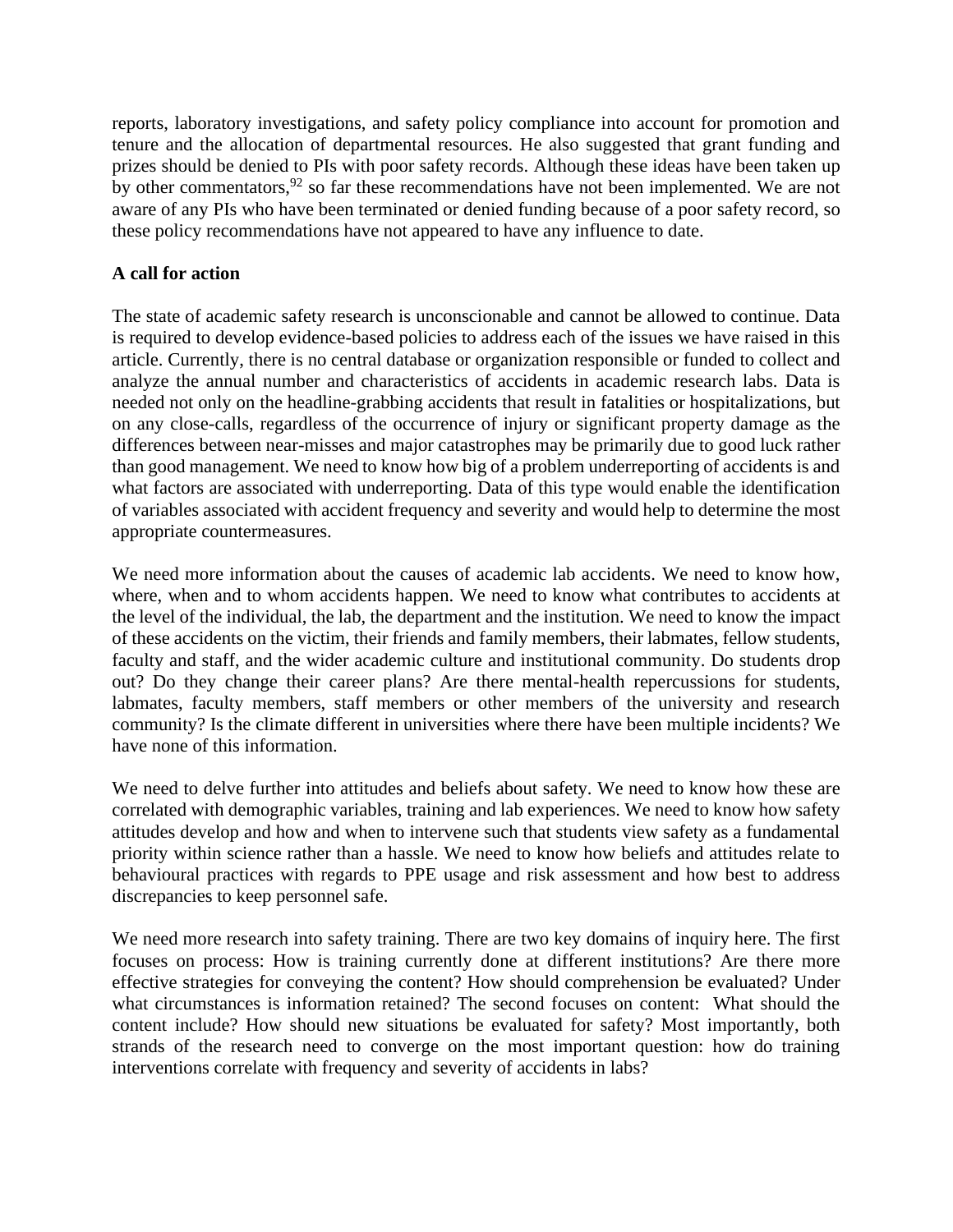However, while actuarial data and guidance in training procedures would be of great benefit, it will not necessarily help address the fundamental problem of culture, that is, the 'fiefdoms' so omnipresent in academic settings.<sup>[100](#page-19-2)</sup> We need to identify the barriers that prevent the systematic acceptance of the necessity for the learning and application of safety principles among students, faculty and staff. We need to understand what interventions, rewards, and sanctions are required to overcome these barriers. We need to better understand the social scripts around scientific identity and culture. We need to understand how best to implement meaningful and impactful safety training starting in first year undergraduate level (or earlier) and how to build upon it continually throughout the degree and into graduate and postdoctoral training and faculty mentoring. We need to use proper methodology to determine the effectiveness of the training methodology and look at quantifiable outcomes. We need to determine how to address inherent challenges to safety research and training in the academic setting, such as high turnover of staff and students. [57](#page-17-7)

# **Conclusions**

Currently, there are 45 universities in Canada offering graduate chemistry programs with a total of approximately 880 research groups in chemistry departments based on a hand count conducted on December 29, 2018.There are 432 R1, R2 and R3 universities in the United States; although a count of research groups would be challenging, we would expect around 10,000 research groups. As graduate education spreads around the world, and with the exponential growth of programs in China and India, the number of individuals involved in academic chemical research is set to expand. Currently, we are operating completely in the dark with regards to safety policies in both training and practice. We do not even know how many people are hurt every year and how badly, nor how great the damages are to laboratories, buildings and equipment. We simply have no idea about the scale of the issue — on the very day this section of the article was written, three graduate students were killed in a research-lab explosion at Beijing Jiaotong University,<sup>[9](#page-15-18)</sup> and while the article was under review, another accident occurred at UCLA that involved a brief hospitalization.<sup>[101](#page-19-3)</sup>

The benefits of establishing academic lab safety research programs would be substantial. Ultimately, the goal would be to decrease the rate and severity of accidents in academic labs, ensure that lab personnel stay safe and healthy, and that equipment, laboratory and buildings are protected. This is also likely to have a spillover effect into industry — better-trained, more safetyconscious students would make better industrial employees. Undoubtedly, there would be financial savings related to the cost of accidents, insurance rates and lawsuits.

Despite calls for safety studies to form a central part of chemical research including tenure-track positions at major research universities,<sup>[64](#page-17-14)</sup> and an increased understanding and interest in chemical safety studies by experimental research professors,<sup>[15](#page-15-7)</sup> we could not identify any scientist whose principle mandate was the study of chemical safety. At present, we know of no tenure-track positions in science safety at any global research university. Despite the need for these positions, we are not optimistic that the university community will address this situation, but sincerely hope to be proven wrong. If action is not taken soon, academic chemical research may come to be seen as too risky for some institutions from a liability perspective: if we as a discipline do not take action, action may well be taken for us.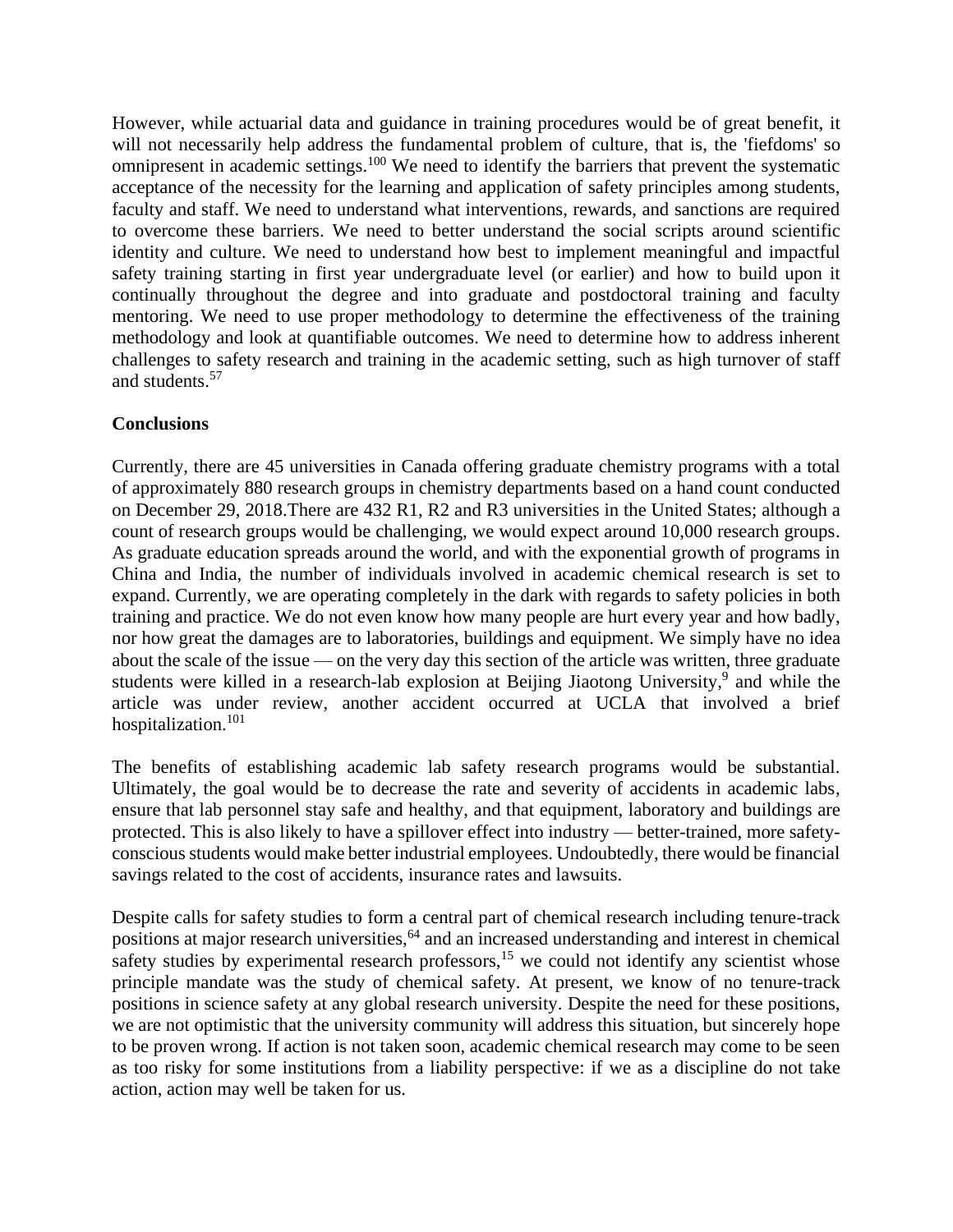Scientific research, dealing with new methods, new materials, and a constant influx of new and inexperienced trainees will always be potentially hazardous, but we must do what we can to manage those risks that can be managed. In 2009, Langerman said, "I have come to the disheartening conclusion that most academic laboratories are unsafe venues for work or study. I have concluded that only by a major change in the way we practice laboratory safety can we improve the situation." [98](#page-19-0) In his profile of major incidents in research labs, he noted with depressing repetitiveness that in most cases, virtually-identical incidents occurred at the same institutions within 10-15 years, resulting in the destruction or temporary closure of the buildings.<sup>[99](#page-19-1)</sup> More than ten years after Sangji's avoidable and tragic death, we have not made nearly enough progress into understanding and addressing academic lab safety issues. We hope a ten-year follow-up to this review will conclude differently.

## **Author Contributions**

ADM wrote the draft of the paper; both ADM and JFT conducted the literature search and analysis; both ADM and JFT revised the paper.

## **Author Declaration**

The authors declare no competing interests.

#### **Acknowledgements**

ADM and JFT would like to thank the University of Windsor for salary support for the preparation of this work. We would also like to thank Dr Chris Houser, Dr Kendall Soucie, Ms. Michelle Bondy, Dr John Hayward and Dr Dora Cavallo-Medved for their comments on earlier drafts of this paper. We are profoundly grateful to the three anonymous reviewers for their many helpful suggestions and recommendations, which have considerably strengthened this paper.

#### **Supporting Information**

The California OSHA report (cited as ref. 1) into the death of Ms. Sangji is provided as a supplementary PDF file.

#### **References**:

- <span id="page-14-0"></span>1 Baudendistel, B. Investigation Report University of California, Los Angeles. Report No. S1110-003-09, 1–95 (Department of Industrial Relations, Division of Occupational Safety and Health, Los Angeles, 2009).
- <span id="page-14-1"></span>2 Handling air-sensitive reagents. 1–9 (MilliporeSigma, St. Louis, MO, 2012) <https:/[/www.sigmaaldrich.com/content/dam/sigma](http://www.sigmaaldrich.com/content/dam/sigma-aldrich/docs/Aldrich/Bulletin/al_techbull_al134.pdf?utm_source=redirect&utm_medium=promotional&utm_campaign=insite_al_techbull_al134%3e)[aldrich/docs/Aldrich/Bulletin/al\\_techbull\\_al134.pdf?utm\\_source=redirect&utm\\_medium](http://www.sigmaaldrich.com/content/dam/sigma-aldrich/docs/Aldrich/Bulletin/al_techbull_al134.pdf?utm_source=redirect&utm_medium=promotional&utm_campaign=insite_al_techbull_al134%3e) [=promotional&utm\\_campaign=insite\\_al\\_techbull\\_al134>.](http://www.sigmaaldrich.com/content/dam/sigma-aldrich/docs/Aldrich/Bulletin/al_techbull_al134.pdf?utm_source=redirect&utm_medium=promotional&utm_campaign=insite_al_techbull_al134%3e)
- <span id="page-14-2"></span>3 Benderley, B. L. *California investigation report explains what went wrong for Sangji*, Science, [<http://blogs.sciencemag.org/sciencecareers/2012/01/yesterday-we-pu.html>](http://blogs.sciencemag.org/sciencecareers/2012/01/yesterday-we-pu.html) (2012).
- <span id="page-14-3"></span>4 Allen, K. "*A young lab worker, a professor and a deadly accident.*" in the *Toronto Star* (Toronto, Sunday, March 30 2014)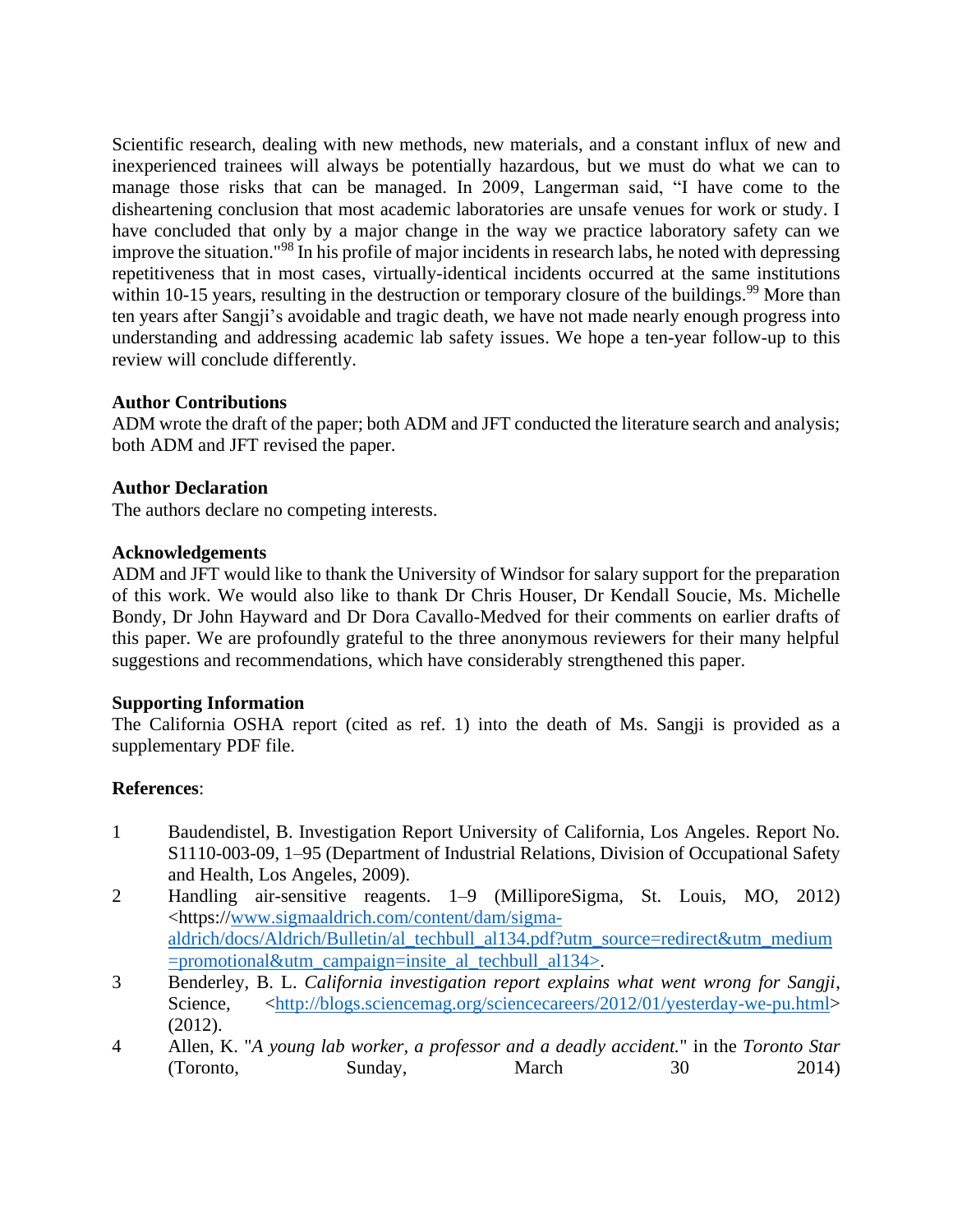$\lt$ https:/[/www.thestar.com/news/world/2014/03/30/a\\_young\\_lab\\_worker\\_a\\_professor\\_an](http://www.thestar.com/news/world/2014/03/30/a_young_lab_worker_a_professor_and_a_deadly_accident.html%3e) [d\\_a\\_deadly\\_accident.html>.](http://www.thestar.com/news/world/2014/03/30/a_young_lab_worker_a_professor_and_a_deadly_accident.html%3e)

- <span id="page-15-0"></span>5 Benderly, B. L. *Sci. Am.* **303,** 18–20 (2010).
- <span id="page-15-1"></span>6 Grabowski, L. E. & Goode, S. R. Review and analysis of safety policies of chemical journals. *J. Chem. Health Saf.* **23**, 30–35 (2016).
- <span id="page-15-2"></span>7 Langerman, N. Warning to all principal investigators. *J. Chem. Health Saf.* **19**, 42–43 (2012).
- <span id="page-15-3"></span>8 Kemsley, J. N. "*University of Hawaii fined \$115,500 for lab explosion.*" in the *Chem. Eng. News* (Washington DC, September 23, 2016) [<http://cen.acs.org/articles/94/web/2016/09/University-Hawaii-fined-115500-lab.html>.](http://cen.acs.org/articles/94/web/2016/09/University-Hawaii-fined-115500-lab.html%3e)
- <span id="page-15-18"></span>9 Pinghui, Z. "*Three students die in blast at Beijing university laboratory.*" in the *South China Morning Post* (Hong Kong, PRC, December 26, 2018) [<http://www.scmp.com/news/china/society/article/2179543/three-students-die-blast](http://www.scmp.com/news/china/society/article/2179543/three-students-die-blast-beijing-university-laboratory%3e)[beijing-university-laboratory>.](http://www.scmp.com/news/china/society/article/2179543/three-students-die-blast-beijing-university-laboratory%3e)
- 10 Van Noorden, R. A death in the lab. *Nature* **472**, 270–271 (2011).
- <span id="page-15-17"></span>11 Texas Tech University laboratory explosion. 1–23 (U.S. Chemical Safety and Hazard Investigation Board, Washington, D.C., 2010).
- <span id="page-15-4"></span>12 Kemsley, J. N. "*10 years after Sheri Sangji's death, are academic labs any safer?*" in the *Chem. Eng. News* (Washington DC, December 28, 2018).
- <span id="page-15-5"></span>13 Hunter, K. *et al.* Guidelines for chemical laboratory safety in academic institutions. (American Chemical Society, Washington, DC, 2016) <https:/[/www.acs.org/content/dam/acsorg/about/governance/committees/chemicalsafety/](http://www.acs.org/content/dam/acsorg/about/governance/committees/chemicalsafety/publications/acs-safety-guidelines-academic.pdf%3e) [publications/acs-safety-guidelines-academic.pdf>.](http://www.acs.org/content/dam/acsorg/about/governance/committees/chemicalsafety/publications/acs-safety-guidelines-academic.pdf%3e)
- <span id="page-15-6"></span>14 Kaufman, J. A. *Killed in lab accidents: A memorial*, <https:/[/www.labsafety.org/memorial](http://www.labsafety.org/memorial-wall)[wall>](http://www.labsafety.org/memorial-wall) (2019).
- <span id="page-15-7"></span>15 Miller, A. J. M. & Tonks, I. A. Let's talk about safety: Open communication for safer laboratories. *Organometallics* **37**, 3225–3227 (2018).
- <span id="page-15-8"></span>16 Young, J. A. How "safe" are the students in my lab? Do teachers really care. *J. Chem. Educ.* **60**, 1067–1068 (1983).
- <span id="page-15-9"></span>17 Accidents in waiting. *Nature* **472**, 259 (2011).
- <span id="page-15-10"></span>18 Jorgensen, E. F. Development and psychometric evaluation of the Research Laboratory Safe Behavior Survey (RLSBS). *J. Chem. Health Saf.* **24**, 38–43 (2017).
- <span id="page-15-11"></span>19 Peplow, M. & Marris, E. How dangerous is chemistry? *Nature* **441**, 560–561 (2006).
- <span id="page-15-12"></span>20 Hellman, M. A., Savage, E. P. & Keefe, T. J. Epidemiology of accidents in academic chemistry laboratories. Part 1. Accident data survey. *J. Chem. Educ.* **63**, A267 (1986).
- <span id="page-15-13"></span>21 Van Noorden, R. Safety survey reveals lab risks. *Nature* **493**, 9–10 (2013).
- <span id="page-15-14"></span>22 Ayi, H.-R. & Hon, C.-Y. Safety culture and safety compliance in academic laboratories: A Canadian perspective. *J. Chem. Health Saf.* **25**, 6–12 (2018).
- <span id="page-15-15"></span>23 Simmons, H. E., Matos, B. & Simpson, S. A. Analysis of injury data to improve safety and training. *J. Chem. Health Saf.* **24**, 21–28 (2017).
- <span id="page-15-16"></span>24 Sieloff, A. C., Shendell, D. G., Marshall, E. G. & Ohman-Strickland, P. An examination of injuries and respiratory irritation symptoms among a sample of undergraduate chemistry students from a Public Northeastern University. *J. Chem. Health Saf.* **20**, 17–26 (2013).
- 25 Probst, T. M., Barbaranelli, C. & Petitta, L. The relationship between job insecurity and accident under-reporting: A test in two countries. *Work Stress* **27**, 383–402 (2013).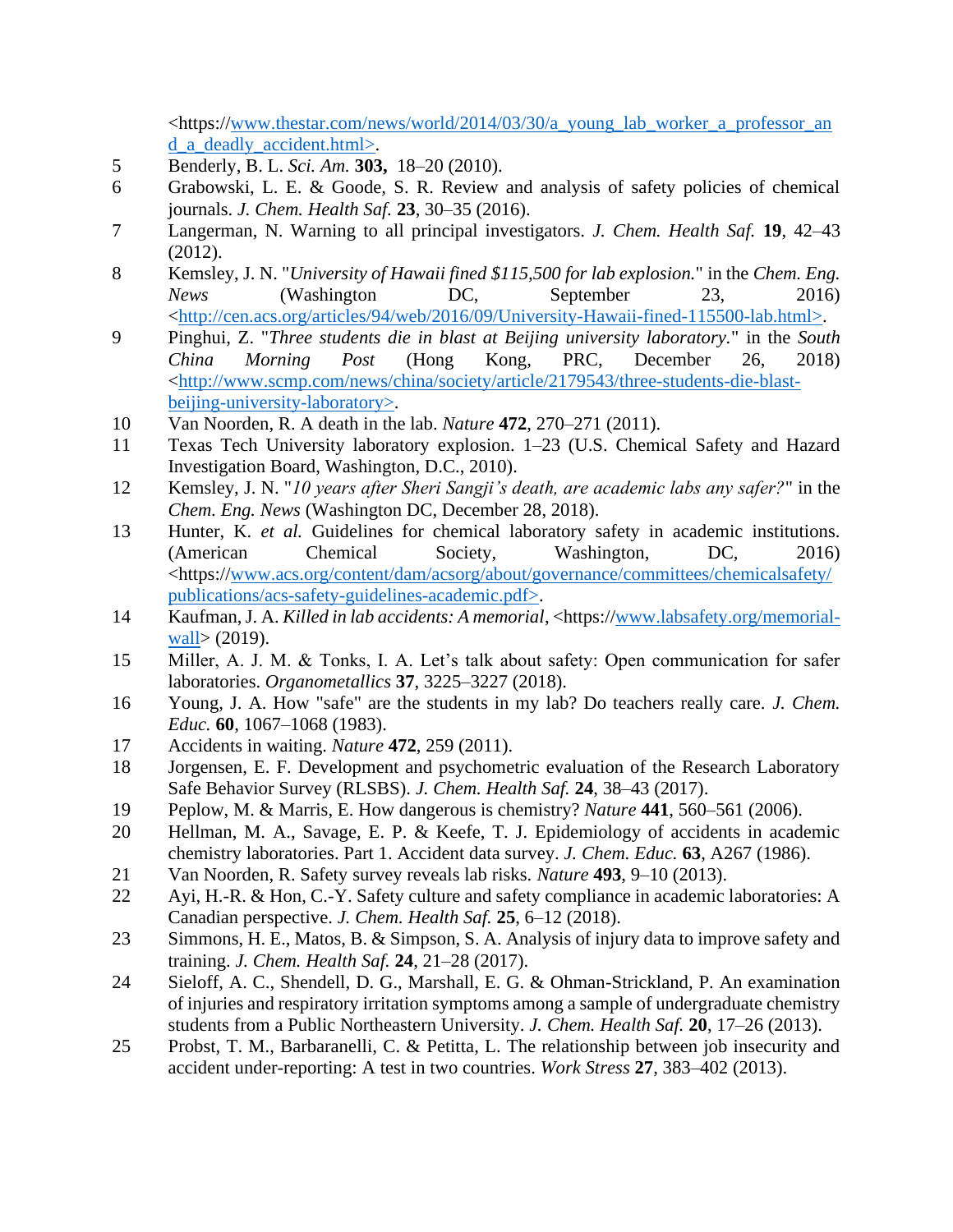- <span id="page-16-0"></span>26 Rathman, T. L. & Schwindeman, J. A. Preparation, properties, and safe handling of commercial organolithiums: Alkyllithiums, lithium sec-organoamides, and lithium alkoxides. *Org. Process Res. Dev.* **18**, 1192–1210 (2014).
- 27 Mikula, H. *et al.* Practical and efficient large-scale preparation of dimethyldioxirane. *Org. Process Res. Dev.* **17**, 313–316 (2013).
- 28 Morandi, B. & Carreira, E. M. Iron-catalyzed cyclopropanation in 6 M KOH with *in situ* generation of diazomethane. *Science* **335**, 1471–1474 (2012).
- 29 Busura, S., Khan, F., Hawboldt, K. & Iliyas, A. Quantitative risk-based ranking of chemicals considering hazardous thermal reactions. *J. Chem. Health Saf.* **21**, 27–38 (2014).
- <span id="page-16-1"></span>30 Frontier, A. *Not Voodoo*, [<http://chem.chem.rochester.edu/~nvd/index.php>](http://chem.chem.rochester.edu/~nvd/index.php) (2019).
- <span id="page-16-2"></span>31 Lowe, D. *How not to do it: Tertiary butyllithium*, In the Pipeline, <https://blogs.sciencemag.org/pipeline/archives/2007/03/01/how\_not\_to\_do\_it\_tertiary\_b utyllithium> (2007).
- <span id="page-16-3"></span>32 *e-EROS* eds Philip Fuchs, Jeffrey Bode, André Charette, & Tomislav Rovis. John Wiley and Sons, Hoboken, NJ, (2019).
- 33 Urben, P. G. *Bretherick's Handbook of Reactive Chemical Hazards*. 7 edn, (Elsevier, Amsterdam, Netherlands, 2017).
- 34 *Merck Index Online*, <https:/[/www.rsc.org/merck-index>](http://www.rsc.org/merck-index) (2019).
- <span id="page-16-4"></span>35 Bertozzi, C. R. Ingredients for a positive safety culture. *ACS Cent. Sci.* **2**, 764–766 (2016).
- <span id="page-16-5"></span>36 Huising, R. & Silbey, S. S. Constructing consequences for noncompliance: The case of academic laboratories. *Ann. Am. Acad. Pol. Soc. Sci.* **649**, 157–177 (2013).
- <span id="page-16-6"></span>37 Hendershot, D. C. Process safety: Is safety "common sense"? *J. Chem. Health Saf.* **19**, 35- 36, (2012).
- <span id="page-16-7"></span>38 Kemsley, J. N. Learning from UCLA. *Chem. Eng. News* **87**, 29–34 (2009).
- <span id="page-16-8"></span>39 Schmidt, H. Anatomy of an incident—Multiple failure of safety systems under stress. *J. Chem. Health Saf.* **25**, 6–11 (2018).
- <span id="page-16-9"></span>40 Cournoyer, M. E., Trujillo, S., Lawton, C. M., Land, W. M. & Schreiber, S. B. Anatomy of an incident. *J. Chem. Health Saf.* **23**, 40–48 (2016).
- <span id="page-16-10"></span>41 Phifer, R. Case study – Incident investigation: Laboratory explosion. *J. Chem. Health Saf.* **21**, 2–5 (2014).
- <span id="page-16-11"></span>42 Reason, J. The contribution of latent human failures to the breakdown of complex systems. *Philos. Trans. R. Soc., B* **327**, 475–484 (1990).
- <span id="page-16-12"></span>43 Young, J. A. How complacency can jeopardize safety. *Chem. Health Saf.* **6**, 5 (1999).
- <span id="page-16-13"></span>44 Wu, T.-C., Liu, C.-W. & Lu, M.-C. Safety climate in university and college laboratories: Impact of organizational and individual factors. *J. Saf. Res.* **38**, 91–102 (2007).
- <span id="page-16-14"></span>45 Steward, J. E., Wilson, V. L. & Wang, W.-H. Evaluation of safety climate at a major public university. *J. Chem. Health Saf.* **23**, 4–12 (2016).
- <span id="page-16-15"></span>46 Schröder, I., Huang, D. Y. Q., Ellis, O., Gibson, J. H. & Wayne, N. L. Laboratory safety attitudes and practices: A comparison of academic, government, and industry researchers. *J. Chem. Health Saf.* **23**, 12–23 (2016).
- <span id="page-16-16"></span>47 McEwen, L., Stuart, R., Sweet, E. & Izzo, R. Baseline survey of academic chemical safety information practices. *J. Chem. Health Saf.* **25**, 6–10 (2018).
- <span id="page-16-17"></span>48 King, M. F. & Bruner, G. C. Social desirability bias: A neglected aspect of validity testing. *Psychol. Market.* **17**, 79–103 (2000).
- <span id="page-16-18"></span>49 Edwards, A. L. *The social desirability variable in personality assessment and research*. (Dryden Press, 1957).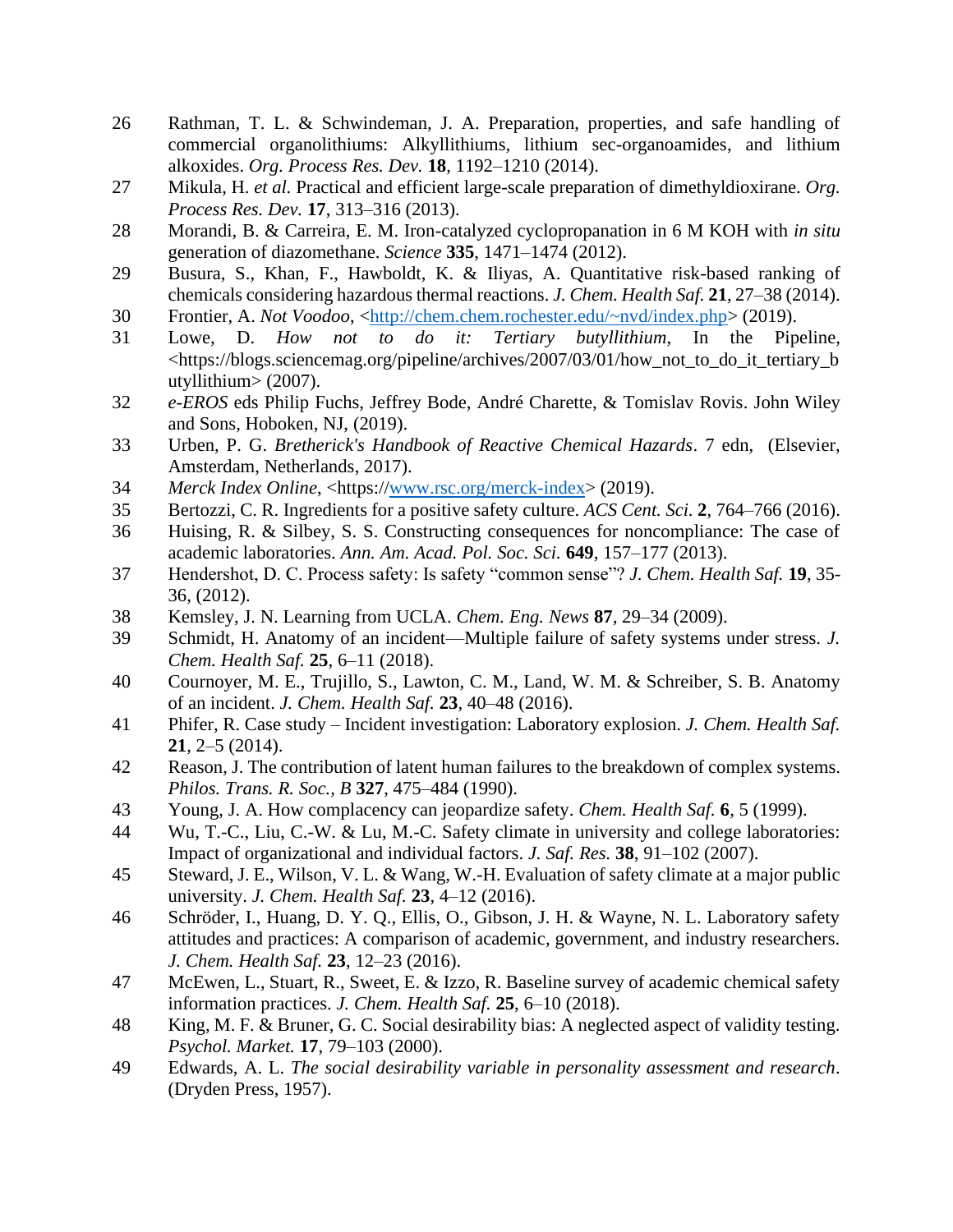- <span id="page-17-0"></span>50 Wardlaw, M. J. Three lessons for a better cycling future. *BMJ* **321**, 1582–1585 (2000).
- <span id="page-17-1"></span>51 Finkelstein, E. A., Strombotne, K. L., Chan, N. L. & Krieger, J. Mandatory menu labeling in one fast-food chain in King County, Washington. *Am. J. Prev. Med.* **40**, 122–127 (2011).
- <span id="page-17-2"></span>52 Ménard, A. D., Houser, C., Brander, R. W., Trimble, S. & Scaman, A. The psychology of beach users: Importance of confirmation bias, action, and intention to improving rip current safety. *Nat. Hazards* **94**, 953–973 (2018).
- <span id="page-17-3"></span>53 Bretherick, L. Chemical laboratory safety: The academic anomaly. *J. Chem. Educ.* **67**, A12 (1990).
- <span id="page-17-4"></span>54 Hill, R. H. Make safety a habit! *J. Chem. Health Saf.* **25**, 12–17 (2018).
- <span id="page-17-5"></span>55 Darley, J. M. & Latane, B. Bystander intervention in emergencies: Diffusion of responsibility. *J. Person. Soc. Psychol.* **8**, 377–383 (1968).
- <span id="page-17-6"></span>56 Leggett, D. J. Identifying hazards in the chemical research laboratory. *Process Saf. Prog.* **31**, 393–397 (2012).
- <span id="page-17-7"></span>57 Stuart, R. Emergency response training for laboratory workers. *J. Chem. Health Saf.* **17**, 29–32 (2010).
- <span id="page-17-8"></span>58 Mogielnicki, R. P., Stevenson, K. A. & Willemain, T. R. Patient and bystander response to medical emergencies. *Med Care* **13**, 753–762 (1975).
- <span id="page-17-9"></span>59 Shotland, R. L. & Heinold, W. D. Bystander response to arterial bleeding: Helping skills, the decision-making process, and differentiating the helping response. *J. Person. Soc. Psychol.* **49**, 347–356 (1985).
- <span id="page-17-10"></span>60 Hill, R. H. & Finster, D. C. Academic leaders create strong safety cultures in colleges and universities. *J. Chem. Health Saf.* **20**, 27–34 (2013).
- <span id="page-17-11"></span>61 West, S. S., Westerlund, J. F., Stephenson, A. L., Nelson, N. C. & Nyland, C. K. Safety in science classrooms: What research and best practice say. *Educ. For.* **67**, 174–183 (2003).
- <span id="page-17-12"></span>62 Withers, J. H., Freeman, S. A. & Kim, E. Learning and retention of chemical safety training information: A comparison of classroom versus computer-based formats on a college campus. *J. Chem. Health Saf.* **19**, 47–55 (2012).
- 63 Nelson, D. A. Incorporating chemical health and safety topics into chemistry curricula: Past accomplishments and future needs. *Chem. Health Saf.* **6**, 43–48 (1999).
- <span id="page-17-14"></span>64 Fivizzani, K. P. Where are we with lab safety education: Who, what, when, where, and how? *J. Chem. Health Saf.* **23**, 18–20 (2016).
- <span id="page-17-13"></span>65 Wood-Black, F. Incorporating safety into the general chemistry curriculum. *J. Chem. Health Saf.* **21**, 14–21 (2014).
- <span id="page-17-15"></span>66 Crockett, J. M. Laboratory safety for undergraduates. *J. Chem. Health Saf.* **18**, 16–25 (2011).
- 67 Bradley, S. Integrating safety into the undergraduate chemistry curriculum. *J. Chem. Health Saf.* **18**, 4–10 (2011).
- 68 Burchett, S., Pfaff, A., Hayes, J. & Woelk, K. Exploding misconceptions: Developing a culture of safety through learner driven activities. *J. Chem. Health Saf.* **24**, 36–42 (2017).
- <span id="page-17-16"></span>69 Matson, M. L., Fitzgerald, J. P. & Lin, S. Creating customized, relevant, and engaging laboratory safety videos. *J. Chem. Educ.* **84**, 1727–1728 (2007).
- 70 Karapantsios, T. D., Boutskou, E. I., Touliopoulou, E. & Mavros, P. Evaluation of chemical laboratory safety based on student comprehension of chemicals labelling. *Ed. Chem. Eng.* **3**, e66–e73 (2008).
- <span id="page-17-17"></span>71 Reniers, G. L. L., Ponnet, K. & Kempeneers, A. Higher education chemical lab safety interventions: Efficacious or ineffective? *J. Chem. Health Saf.* **21**, 4–8 (2014).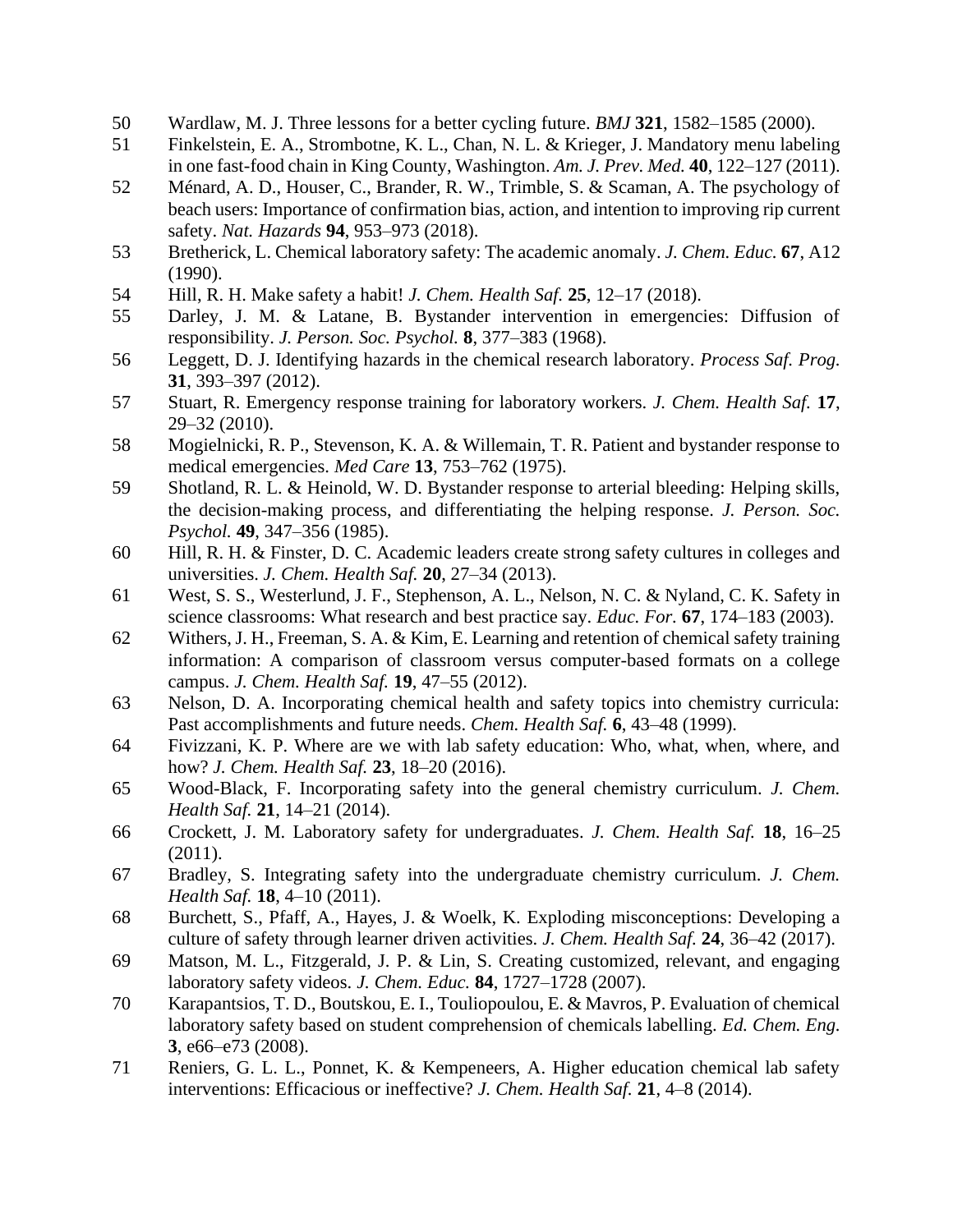- <span id="page-18-5"></span>72 Gallion, L. A., Samide, M. J. & Wilson, A. M. Demonstrating the importance of cleanliness and safety in an undergraduate teaching laboratory. *J. Chem. Health Saf.* **22**, 28–31 (2015).
- <span id="page-18-6"></span>73 Alaimo, P. J., Langenhan, J. M., Tanner, M. J. & Ferrenberg, S. M. Safety teams: An approach to engage students in laboratory safety. *J. Chem. Educ.* **87**, 856–861 (2010).
- <span id="page-18-0"></span>74 Kennedy, S. & Palmer, J. Teaching safety: 1000 students at a time. *J. Chem. Health Saf.* **18**, 26–31 (2011).
- 75 Makransky, G., Thisgaard, M. W. & Gadegaard, H. Virtual simulations as preparation for lab exercises: Assessing learning of key laboratory skills in microbiology and improvement of essential non-cognitive skills. *PLoS ONE* **11**, e0155895 (2016).
- <span id="page-18-1"></span>76 Staehle, I. O. *et al.* An approach to enhance the safety culture of an academic chemistry research laboratory by addressing behavioral factors. *J. Chem. Educ.* **93**, 217–222 (2016).
- <span id="page-18-2"></span>77 McGarry, K. A. *et al.* Student involvement in improving the culture of safety in academic laboratories. *J. Chem. Educ.* **90**, 1414–1417 (2013).
- <span id="page-18-3"></span>78 Ritch, D. & Rank, J. Laboratory safety in the biology lab. *Bioscene* **27**, 17–22 (2001).
- <span id="page-18-4"></span>79 Kapin, J. M. Beyond chemical safety— an integrated approach to laboratory safety management. *Chem. Health Saf.* **6**, 20–22 (1999).
- <span id="page-18-7"></span>80 Shariff, A. M. & Norazahar, N. At-risk behaviour analysis and improvement study in chemical engineering laboratories. *Int. J. Chem. Environ. Eng.* **2**, 51–55 (2011).
- <span id="page-18-8"></span>81 Wyllie, R., Lee, K., Morris-Benavides, S. & Matos, B. What to expect when you're inspecting: A summary of academic laboratory inspection programs. *J. Chem. Health Saf.* **23**, 18–24 (2016).
- <span id="page-18-9"></span>82 Ferjencik, M. & Jalovy, Z. What can be learned from incidents in chemistry labs. *J. Loss Prev. Process Ind.* **23**, 630–636 (2010).
- <span id="page-18-10"></span>83 Young, J. A. The professional practice of chemical safety. *Chem. Health Saf.* **6**, 41–42 (1999).
- <span id="page-18-11"></span>84 Marendaz, J.-L., Friedrich, K. & Meyer, T. Safety management and risk assessment in chemical laboratories. *CHIMIA* **65**, 734–737 (2011).
- <span id="page-18-12"></span>85 Camino, F. E. Make safety awareness a priority: Use a login software in your research facility. *J. Chem. Health Saf.* **24**, 22–25 (2017).
- <span id="page-18-13"></span>86 Nitsche, C. I., Whittick, G. & Manfredi, M. Collecting reaction incident information: Engaging the community in sharing safety learnings. *J. Chem. Health Saf.* **25**, 2–5 (2018).
- <span id="page-18-14"></span>87 LaPierre, J. It's 1:30 a.m.-Do you know who's in your laboratories? *Chem. Health Saf.* **6**, 31–33 (1999).
- <span id="page-18-15"></span>88 Mulcahy, M. B. *et al.* College and university sector response to the U.S. Chemical Safety Board Texas Tech incident report and UCLA laboratory fatality. *J. Chem. Health Saf.* **20**, 6–13 (2013).
- <span id="page-18-16"></span>89 National Research Council. *Prudent practices in the laboratory: Handling and disposal of chemicals*. (The National Academies Press, 1995).
- <span id="page-18-17"></span>90 Bayer, R. Lab safety as a collateral duty in small colleges. *J. Chem. Educ.* **61**, A259 (1984).
- <span id="page-18-18"></span>91 Kaufman, J. A. Safety in the academic laboratory. *J. Chem. Educ.* **55**, A337 (1978).
- <span id="page-18-19"></span>92 Scherz, P. Risk, prudence and moral formation in the laboratory. *J. Moral Educ.* **47**, 304– 315 (2018).
- <span id="page-18-20"></span>93 Ashbrook, P. Laboratory safety in academia. *J. Chem. Health Saf.* **20**, 62 (2013).
- 94 Ashbrook, P. C. Hazard assessment. *J. Chem. Health Saf.* **21**, 35 (2014).
- 95 Ashbrook, P. C. Accountability. *J. Chem. Health Saf.* **20**, 48 (2013).